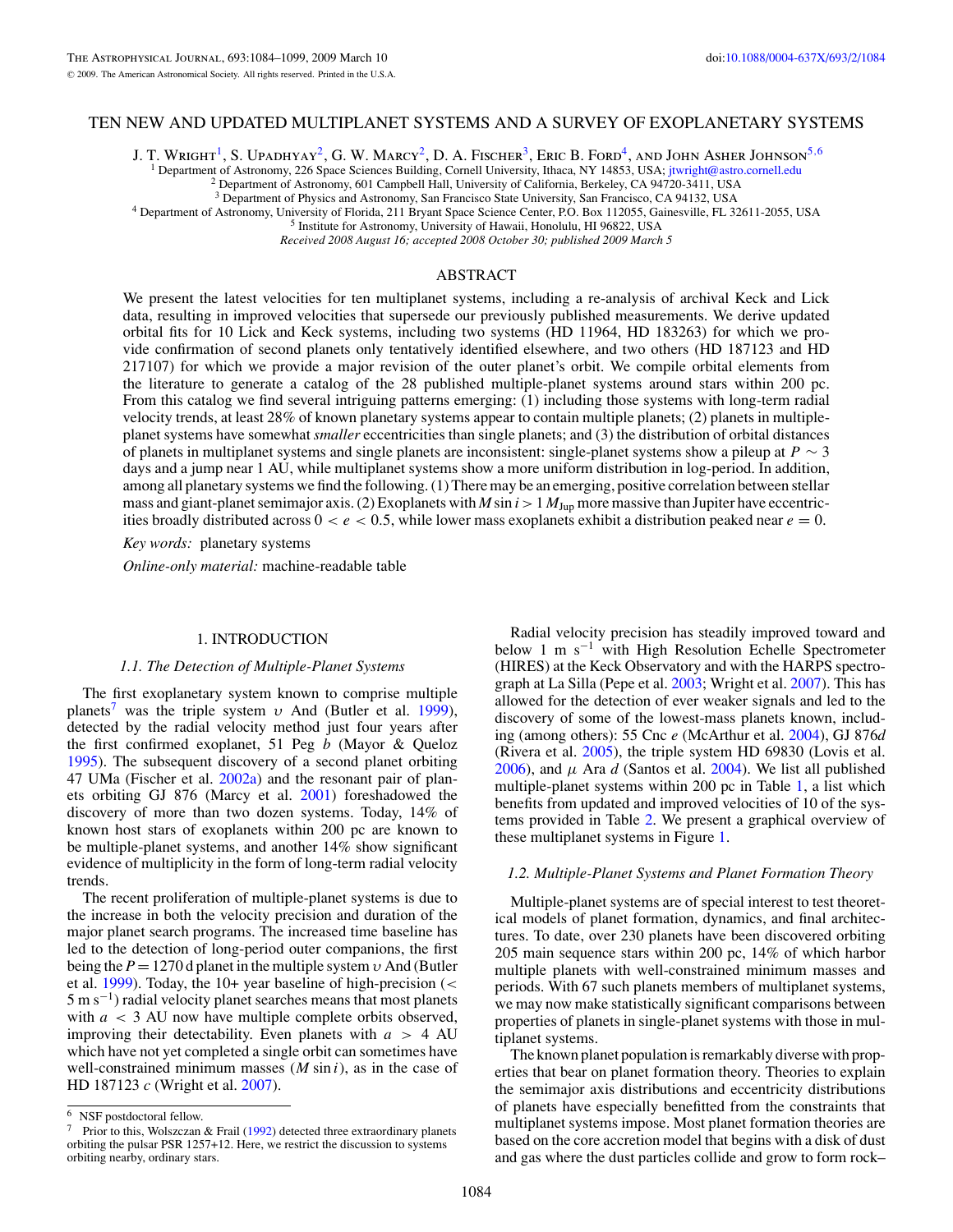<span id="page-1-0"></span>

| Name                 |                       | Per.<br>(d)                | $\cal K$<br>$\rm (m~s^{-1})$ | $e^{\mathrm{a}}$              | $\omega^{\rm a}$<br>(°)     | $T_p$<br>$(ID-2440000)$     | $M \sin i$<br>$(M_{\text{Jup}})$ | $\boldsymbol{a}$<br>(AU) | rms<br>$(m s^{-1})$ | $\sqrt{x_v^2}$ |            |                                                                                                                                                                                                                                                                                                                                                                                                                                | $N_{\text{obs}}$ Note Reference <sup>b</sup> |
|----------------------|-----------------------|----------------------------|------------------------------|-------------------------------|-----------------------------|-----------------------------|----------------------------------|--------------------------|---------------------|----------------|------------|--------------------------------------------------------------------------------------------------------------------------------------------------------------------------------------------------------------------------------------------------------------------------------------------------------------------------------------------------------------------------------------------------------------------------------|----------------------------------------------|
| $\upsilon$ And       | b                     | 4.617136(47)               | 68.2(1.1)                    | 0.013(16)                     | 51                          | 14425.02(64)                | 0.672(56)                        | 0.0595(34)               | 14                  | 1.6            | 284        |                                                                                                                                                                                                                                                                                                                                                                                                                                |                                              |
|                      | $\boldsymbol{c}$      | 241.33(20)                 | 53.6(1.4)                    | 0.224(21)                     | 250.8(4.9)                  | 14265.57(64)                | 1.92(16)                         | 0.832(48)                | 14                  | 1.6            | 284        |                                                                                                                                                                                                                                                                                                                                                                                                                                |                                              |
|                      | $\boldsymbol{d}$      | $-1278.1(2.9)$             | 66.7(1.4)                    | 0.267(21)                     | 269.7(6.4)                  | 13937.73(64)                | 4.13(35)                         | 2.53(15)                 | 14                  | 1.6            | 284        |                                                                                                                                                                                                                                                                                                                                                                                                                                |                                              |
| HD 11964<br>HD 12661 | b                     | 1945(26)                   | 9.41(39)                     | 0.041(47)                     | 155                         | 14170(380)                  | 0.622(56)                        | 3.16(19)                 | 3.1                 | 1.1            | 119        |                                                                                                                                                                                                                                                                                                                                                                                                                                |                                              |
|                      | $\boldsymbol{c}$      | 37.910(41)                 | 4.65(59)                     | 0.30(17)                      | 102                         | 14370(380)                  | 0.0788(97)                       | 0.229(13)                | 3.1                 | 1.1            | 119        |                                                                                                                                                                                                                                                                                                                                                                                                                                |                                              |
|                      | $\boldsymbol{b}$      | 262.709(83)                | 73.56(56)                    | 0.3768(77)                    | 296.0(1.5)                  | 14152.76(87)                | 2.30(19)                         | 0.831(48)                | 5.1                 | 1.0            | 107        |                                                                                                                                                                                                                                                                                                                                                                                                                                |                                              |
|                      | $\boldsymbol{c}$      | 1708(14)                   | 30.41(62)                    | 0.031(22)                     | 165                         | 16153.42(87)                | 1.92(16)                         | 2.90(17)                 | 5.1                 | 1.0            | 107        |                                                                                                                                                                                                                                                                                                                                                                                                                                |                                              |
| HIP 14810            | b                     | 6.6742(20)                 | 428.3(3.0)                   | 0.1470(60)                    | 158.6(2.0)                  | 13694.588(40)               | 3.91(32)                         | 0.0692(40)               | 5.1                 | 1.4            | 30         |                                                                                                                                                                                                                                                                                                                                                                                                                                | Wr7                                          |
|                      | $\boldsymbol{c}$      | 95.2847(20)                | 37.4(3.0)                    | 0.4091(60)                    | 354.2(2.0)                  | 13679.585(40)<br>10000.11   | 0.762(83)                        | 0.407(23)                | 5.1                 | 1.4            | 30         |                                                                                                                                                                                                                                                                                                                                                                                                                                | Wr7                                          |
| HD 37124             | b                     | 154.46<br>2295.00          | 27.5<br>12.2                 | 0.055<br>0.2                  | 140.5<br>266.0              | 9606.00                     | 0.64(11)<br>0.683(88)            | 0.529(31)<br>3.19(18)    | 18<br>18            | 1.9<br>1.9     | 52<br>52   |                                                                                                                                                                                                                                                                                                                                                                                                                                | Vo <sub>5</sub><br>Vo <sub>5</sub>           |
|                      | $\boldsymbol{c}$<br>d | 843.60                     | 15.4                         | 0.140                         | 314.3                       | 9409.40                     | 0.624(63)                        | 1.639(95)                | 5.1                 | 1.1            | 52         |                                                                                                                                                                                                                                                                                                                                                                                                                                | Vo <sub>5</sub>                              |
| HD 38529             | b                     | 14.31020(81)               | 57.0(1.2)                    | 0.244(28)                     | 95.4(5.8)                   | 14384.8(8.7)                | 0.856(72)                        | 0.1313(76)               | 12                  | 1.8            | 175        |                                                                                                                                                                                                                                                                                                                                                                                                                                |                                              |
|                      | $\boldsymbol{c}$      | 2146.1(5.5)                | 169.0(1.5)                   | 0.3551(74)                    | 17.9(1.6)                   | 12255.9(8.4)                | 13.1(1.1)                        | 3.72(21)                 | 12                  | 1.8            | 175        |                                                                                                                                                                                                                                                                                                                                                                                                                                |                                              |
| HD 40307             | b                     | 4.31150(60)                | 1.97(11)                     | $\boldsymbol{0}$              | $\boldsymbol{0}$            | 14562.770(80)               | 0.0133                           | 0.0475(27)               | 0.85                | 1.6            | 135        | $\mathbf c$                                                                                                                                                                                                                                                                                                                                                                                                                    | My8                                          |
|                      | $\boldsymbol{c}$      | 9.6200(20)                 | 2.47(11)                     | $\boldsymbol{0}$              | $\mathbf{0}$                | 14551.53(15)                | 0.0217                           | 0.0811(47)               | 0.85                | 1.6            | 135        | $\mathbf c$                                                                                                                                                                                                                                                                                                                                                                                                                    | My8                                          |
|                      | d                     | 20.460(10)                 | 4.55(12)                     | $\boldsymbol{0}$              | $\mathbf{0}$                | 14532.42(29)                | 0.0514                           | 0.1342(77)               | 0.85                | 1.6            | 135        | $\mathbf c$                                                                                                                                                                                                                                                                                                                                                                                                                    | My8                                          |
| HD 60532             | $\boldsymbol{b}$      | 201.30(60)                 | 29.3(1.4)                    | 0.280(30)                     | $-8.1(4.9)$                 | 13987.0(2.0)                | 1.03(16)                         | 0.759(44)                | 4.4                 | 2.1            | 147        |                                                                                                                                                                                                                                                                                                                                                                                                                                | Ds8                                          |
|                      | $\boldsymbol{c}$      | 604.0(9.0)                 | 46.4(1.7)                    | 0.020(20)                     | $-209(92)$                  | 13730(160)                  | 2.46(36)                         | 1.580(93)                | 4.4                 | 2.1            | 147        |                                                                                                                                                                                                                                                                                                                                                                                                                                | Ds8                                          |
| HD 69830             | $\boldsymbol{b}$      | 8.6670(30)                 | 3.51(15)                     | 0.100(40)                     | 340(26)                     | 13496.80(60)                | 0.0322(45)                       | 0.0789(46)               | 0.81                | 1.1            | 74         |                                                                                                                                                                                                                                                                                                                                                                                                                                | Lv6                                          |
|                      | $\boldsymbol{c}$      | 31.560(40)                 | 2.66(16)                     | 0.130(60)                     | 221(35)                     | 13469.6(2.8)                | 0.0374(52)                       | 0.187(11)                | 0.81                | 1.1            | 74         |                                                                                                                                                                                                                                                                                                                                                                                                                                | Lv <sub>6</sub>                              |
|                      | $\boldsymbol{d}$      | 197.0(3.0)                 | 2.20(19)                     | 0.070(70)                     | 224(61)                     | 13358(34)                   | 0.0573(80)                       | 0.633(37)                | 0.81                | 1.1            | 74         |                                                                                                                                                                                                                                                                                                                                                                                                                                | Lv6                                          |
| HD 73526             | b                     | 188.3(0.9)                 | $\ldots$                     | 0.19(05)                      | $\sim 100$                  | $\sim$ $\sim$ $\sim$        | 2.07(16)                         | 0.66(5)                  | 7.9                 | 1.3            | 30         | d                                                                                                                                                                                                                                                                                                                                                                                                                              | T <sub>6</sub>                               |
|                      | $\boldsymbol{c}$      | 377.8(2.4)                 | $\ldots$                     | 0.14(9)                       | $\ldots$                    | $\cdots$                    | 2.5(3)                           | 1.05(8)                  | 7.9                 | 1.3            | 30         | d                                                                                                                                                                                                                                                                                                                                                                                                                              | T <sub>6</sub>                               |
| HD 74156             | b                     | 51.643(11)                 | 112.0(1.9)                   | 0.6360(91)                    | 181.5(1.4)                  | 11981.321(91)               | 1.80(26)                         | 0.290(17)                | 11                  | 1.3            | 95         | $\rm e$                                                                                                                                                                                                                                                                                                                                                                                                                        | Nf4                                          |
|                      | $\boldsymbol{c}$      | 2025(11)                   | 104.0(5.5)                   | 0.583(39)                     | 242.4(4.0)                  | 10901(10)                   | 6.00(95)                         | 3.35(19)                 | 11                  | 1.3            | 95         | $\mathbf e$                                                                                                                                                                                                                                                                                                                                                                                                                    | Nf4                                          |
|                      | $\boldsymbol{d}$      | 276.4(3.6)                 | 10.5(1.2)                    | 0.25(11)                      | 167(27)                     | 678(44)                     | 0.371(80)                        | 0.886(52)                | 6.0                 | 0.94           | 242        | $\mathbf{e}% _{t}\left( t_{0}\right)$<br>f                                                                                                                                                                                                                                                                                                                                                                                     | Be8                                          |
| 55 Cnc               | b                     | 14.65126(70)               | 71.84(41)                    | 0.0159(80)                    | 164(30)                     | 7572.0(1.2)                 | 0.82(12)                         | 0.1138(66)               | 7.71                | 2.012          | 636        | f                                                                                                                                                                                                                                                                                                                                                                                                                              | Fi8                                          |
|                      | $\boldsymbol{c}$      | 44.3787(70)                | 10.06(43)                    | 0.053(52)                     | 57(29)                      | 7547.5(3.3)                 | 0.165(26)                        | 0.238(14)                | 7.71                | 2.012          | 636        | f                                                                                                                                                                                                                                                                                                                                                                                                                              | Fi8                                          |
|                      | $\boldsymbol{d}$      | 5370(230)<br>2.79674(10)   | 47.2(1.8)<br>3.73(53)        | 0.063(30)                     | 163(32)                     | 6860(230)<br>7578.21590(10) | 3.84(58)<br>0.0235(49)           | 5.84(39)<br>0.0377(22)   | 7.71<br>7.71        | 2.012<br>2.012 | 636<br>636 | $\mathbf f$                                                                                                                                                                                                                                                                                                                                                                                                                    | Fi8<br>Fi8                                   |
|                      | $\boldsymbol{e}$<br>f | 260.7(1.1)                 | 4.75(60)                     | 0.264(60)<br>0.00(20)         | 157(38)<br>206(60)          | 7488.0(1.1)                 | 0.141(39)                        | 0.775(45)                | 7.71                | 2.012          | 636        | f                                                                                                                                                                                                                                                                                                                                                                                                                              | Fi8                                          |
| HD 82943             | b                     | 219.3                      | 66.0                         | 0.359                         | 127                         | $\ldots$                    | 2.01                             | 0.752                    | 7.9                 | 1.4            | 155        | g                                                                                                                                                                                                                                                                                                                                                                                                                              | Le <sub>6</sub>                              |
|                      | $\boldsymbol{c}$      | 441.2                      | 43.6                         | 0.219                         | 284                         | $\ldots$                    | 1.75                             | 1.20                     | 7.9                 | 1.4            | 155        | $\mathbf{g}% _{T}=\mathbf{g}_{T}=\mathbf{g}_{T}=\mathbf{g}_{T}=\mathbf{g}_{T}=\mathbf{g}_{T}=\mathbf{g}_{T}=\mathbf{g}_{T}=\mathbf{g}_{T}=\mathbf{g}_{T}=\mathbf{g}_{T}=\mathbf{g}_{T}=\mathbf{g}_{T}=\mathbf{g}_{T}=\mathbf{g}_{T}=\mathbf{g}_{T}=\mathbf{g}_{T}=\mathbf{g}_{T}=\mathbf{g}_{T}=\mathbf{g}_{T}=\mathbf{g}_{T}=\mathbf{g}_{T}=\mathbf{g}_{T}=\mathbf{g}_{T}=\mathbf{g}_{T}=\mathbf{g}_{T}=\mathbf{g}_{T}=\math$ | Le <sub>6</sub>                              |
| 47 UMa               | b                     | 1089.0(2.9)                | 49.3(1.2)                    | 0.061(14)                     | 102                         | 10356(34)                   | 2.63(22)                         | 2.13(12)                 | 7.4                 | 1.0            | 90         |                                                                                                                                                                                                                                                                                                                                                                                                                                | Fi <sub>2</sub>                              |
|                      | $\boldsymbol{c}$      | 2594(90)                   | 11.1(1.1)                    | 0.00(12)                      | 127(56)                     | 11360(500)                  | 0.792(92)                        | 3.79(24)                 | 7.4                 | 1.0            | 90         |                                                                                                                                                                                                                                                                                                                                                                                                                                | Fi <sub>2</sub>                              |
| HD $102272 b$        |                       | 127.58(30)                 | 155.5(5.6)                   | 0.050(40)                     | 118(58)                     | 12146(64)                   | 5.91(89)                         | 0.615(36)                | 15                  | 0.87           | 37         |                                                                                                                                                                                                                                                                                                                                                                                                                                | Ni8                                          |
|                      | $\boldsymbol{c}$      | 520(26)                    | 59(11)                       | 0.680(60)                     | 320(10)                     | 14140(260)                  | 2.63(66)                         | 1.57(11)                 | 15                  | 0.87           | 37         |                                                                                                                                                                                                                                                                                                                                                                                                                                | Ni8                                          |
| HD 108874 b          |                       | 394.48(60)                 | 37.3(1.1)                    | 0.128(22)                     | 219.4(9.3)                  | 14045(49)                   | 1.34(11)                         | 1.053(61)                | 4.0                 | 1.0            | 55         |                                                                                                                                                                                                                                                                                                                                                                                                                                |                                              |
|                      | $\boldsymbol{c}$      | 1680(24)                   | 18.90(72)                    | 0.273(40)                     | 10(11)                      | 12797(49)                   | 1.064(99)                        | 2.77(16)                 | 4.0                 | 1.0            | 55         |                                                                                                                                                                                                                                                                                                                                                                                                                                |                                              |
| HD 128311 b          |                       | 458.6(6.8)                 | 66.8(8.7)                    | 0.25(10)                      | 111(36)                     | 10210.9(7.6)                | 2.19(27)                         | 1.100(65)                | 18                  | 1.9            |            |                                                                                                                                                                                                                                                                                                                                                                                                                                | V <sub>0</sub> 5                             |
|                      | $\boldsymbol{c}$      | 928(18)                    | 76.2(4.6)                    | 0.170(90)                     | 200(150)                    | 10010(400)                  | 3.22(29)                         | 1.76(11)                 | 18                  | 1.9            |            |                                                                                                                                                                                                                                                                                                                                                                                                                                | Vo <sub>5</sub>                              |
| GJ 581               | $\mathfrak{b}$        | 5.36870(30)                | 12.42(19)                    | $\overline{\phantom{0}}$      | $\sim 0$                    | 12999.990(50)               | 0.0490                           | 0.0406(23)               | 1.3                 | 1.8            | 50         |                                                                                                                                                                                                                                                                                                                                                                                                                                | U7                                           |
|                      | $\boldsymbol{c}$      | 12.9310(70)                | 3.01(16)                     | $\boldsymbol{0}$              | $\boldsymbol{0}$            | 12996.74(45)                | 0.0159                           | 0.0730(42)               | 1.3                 | 1.8            | 50         |                                                                                                                                                                                                                                                                                                                                                                                                                                | U7                                           |
| HD $155358$ <i>b</i> | d                     | 83.40(40)<br>195.0(1.1)    | 2.67(16)<br>34.6(3.0)        | $\boldsymbol{0}$<br>0.112(37) | $\boldsymbol{0}$<br>162(20) | 12954.1(3.7)<br>13950(10)   | 0.0263<br>0.89(15)               | 0.253(15)<br>0.628(36)   | 1.3<br>6.0          | 1.8<br>1.1     | 50<br>71   |                                                                                                                                                                                                                                                                                                                                                                                                                                | U7<br>Cc7                                    |
|                      | $\boldsymbol{c}$      | 530(27)                    | 14.1(1.6)                    | 0.18(17)                      | 279(38)                     | 14420(79)                   | 0.50(13)                         | 1.224(87)                | 6.0                 | 1.1            | 71         |                                                                                                                                                                                                                                                                                                                                                                                                                                | Cc7                                          |
| $\mu$ Ara            | b                     | 630.0(6.2)                 | 37.4(1.6)                    | 0.271(40)                     | 259.8(7.4)                  | 10881(28)                   | 1.67(17)                         | 1.510(88)                | 4.7                 | 1.1            | 108        |                                                                                                                                                                                                                                                                                                                                                                                                                                | Bu6                                          |
|                      | $\boldsymbol{c}$      | 2490(100)                  | 18.1(1.1)                    | 0.463(53)                     | 183.8(7.9)                  | 11030(110)                  | 1.18(12)                         | 3.78(25)                 | 4.7                 | 1.1            | 108        |                                                                                                                                                                                                                                                                                                                                                                                                                                | Bu6                                          |
|                      | d                     | 9.6386(15)                 | 3.06(13)                     | 0.172(40)                     | 213(13)                     | 12991.10(40)                | 0.0347(53)                       | 0.0930(54)               | 1.7                 | 1.1            | 171        |                                                                                                                                                                                                                                                                                                                                                                                                                                | Pp7                                          |
|                      | $\boldsymbol{e}$      | 310.55(83)                 | 14.91(59)                    | 0.067(12)                     | 189.6(9.4)                  | 12708.7(8.3)                | 0.546(80)                        | 0.942(54)                | 1.7                 | 1.1            | 171        |                                                                                                                                                                                                                                                                                                                                                                                                                                | Pp7                                          |
| HD 168443 b          |                       | 58.11212(48)               | 475.54(88)                   | 0.5295(11)                    | 172.95(13)                  | 14347.728(20)               | 8.01(65)                         | 0.300(17)                | 3.5                 | 0.84           | 112        | h                                                                                                                                                                                                                                                                                                                                                                                                                              |                                              |
|                      | $\boldsymbol{c}$      | 1748.2(1.0)                | 298.14(61)                   | 0.2122(20)                    | 64.68(52)                   | 13769.768(21)               | 18.1(1.5)                        | 2.91(17)                 | 3.5                 | 0.84           | 112        | h                                                                                                                                                                                                                                                                                                                                                                                                                              |                                              |
| HD 169830 b          |                       | 225.62(22)                 | 80.70(90)                    | 0.310(10)                     | 148.0(2.0)                  | 11923.0(1.0)                | 2.92(25)                         | 0.817(47)                | 8.9                 | $\ddotsc$      | 112        |                                                                                                                                                                                                                                                                                                                                                                                                                                | My4                                          |
|                      | $\boldsymbol{c}$      | 2100(260)                  | 54.3(3.6)                    | 0.330(20)                     | 252.0(8.0)                  | 12516(25)                   | 4.10(41)                         | 3.62(42)                 | 8.9                 | $\ldots$       | 112        |                                                                                                                                                                                                                                                                                                                                                                                                                                | My4                                          |
| HD 183263 b          |                       | 626.5(1.1)                 | 84.0(3.7)                    | 0.3567(90)                    | 233.5(2.3)                  | 12111.7(3.0)                | 3.67(30)                         | 1.510(87)                | 3.7                 | 1.2            | 41         |                                                                                                                                                                                                                                                                                                                                                                                                                                |                                              |
|                      | $\boldsymbol{c}$      | 3070(110)                  | 46.3(3.7)                    | 0.239(64)                     | 345(12)                     | 11971(94)                   | 3.57(55)                         | 4.35(28)                 | 3.7                 | 1.2            | 41         |                                                                                                                                                                                                                                                                                                                                                                                                                                |                                              |
| HD 187123 <i>b</i>   |                       | 3.0965828(78)              | 69.40(45)                    | 0.0103(59)                    | 25                          | 14343.12(31)                | 0.523(43)                        | 0.0426(25)               | 2.5                 | 0.65           | 76         |                                                                                                                                                                                                                                                                                                                                                                                                                                |                                              |
|                      | $\boldsymbol{c}$      | 3810(420)                  | 25.5(1.5)                    | 0.252(33)                     | 243(19)                     | 13580.04(30)                | 1.99(25)                         | 4.89(53)                 | 2.5                 | 0.65           | 76         |                                                                                                                                                                                                                                                                                                                                                                                                                                |                                              |
| HD 190360 b          |                       | 2915(29)                   | 23.24(46)                    | 0.313(19)                     | 12.9(4.0)                   | 13542(31)                   | 1.56(13)                         | 4.01(23)                 | 3.1                 | 0.84<br>0.84   | 107<br>107 |                                                                                                                                                                                                                                                                                                                                                                                                                                |                                              |
| HD 202206 b          | $\boldsymbol{c}$      | 17.1110(48)<br>255.870(60) | 4.84(51)<br>564.8(1.3)       | 0.237(82)<br>0.4350(10)       | 5(26)<br>161.18(30)         | 14390(31)                   | 0.0600(76)<br>17.3(2.4)          | 0.1304(75)<br>0.823(48)  | 3.1<br>9.6          | 1.5            |            |                                                                                                                                                                                                                                                                                                                                                                                                                                | Cr5                                          |
|                      | $\boldsymbol{c}$      | 1383(18)                   | 42.0(1.5)                    | 0.267(21)                     | 79.0(6.7)                   | $\ldots$                    | 2.40(35)                         | 2.52(15)                 | 9.6                 | 1.5            |            | i                                                                                                                                                                                                                                                                                                                                                                                                                              | Cr5                                          |
| GJ 876               | b                     | 60.940(13)                 | 212.60(76)                   | 0.0249(26)                    | 175.7(6.0)                  | $\ldots$<br>$\ldots$        | 1.93(27)                         | 0.208(12)                | 4.6                 | 1.2            | 155        | J                                                                                                                                                                                                                                                                                                                                                                                                                              | R <sub>5</sub>                               |
|                      | $\boldsymbol{c}$      | 30.340(13)                 | 88.36(72)                    | $0.2243(13)$ 198.30(90)       |                             | $\ldots$                    | 0.619(88)                        | 0.1303(75)               | 4.6                 | 1.2            | 155        | J                                                                                                                                                                                                                                                                                                                                                                                                                              | R <sub>5</sub>                               |
|                      | $\mathfrak{d}$        | 1.937760(70)               | 6.46(59)                     | $\boldsymbol{0}$              | $\ddotsc$                   | $\ldots$                    | 0.0185(31)                       | 0.0208(12)               | 4.6                 | 1.2            | 155        | j                                                                                                                                                                                                                                                                                                                                                                                                                              | R <sub>5</sub>                               |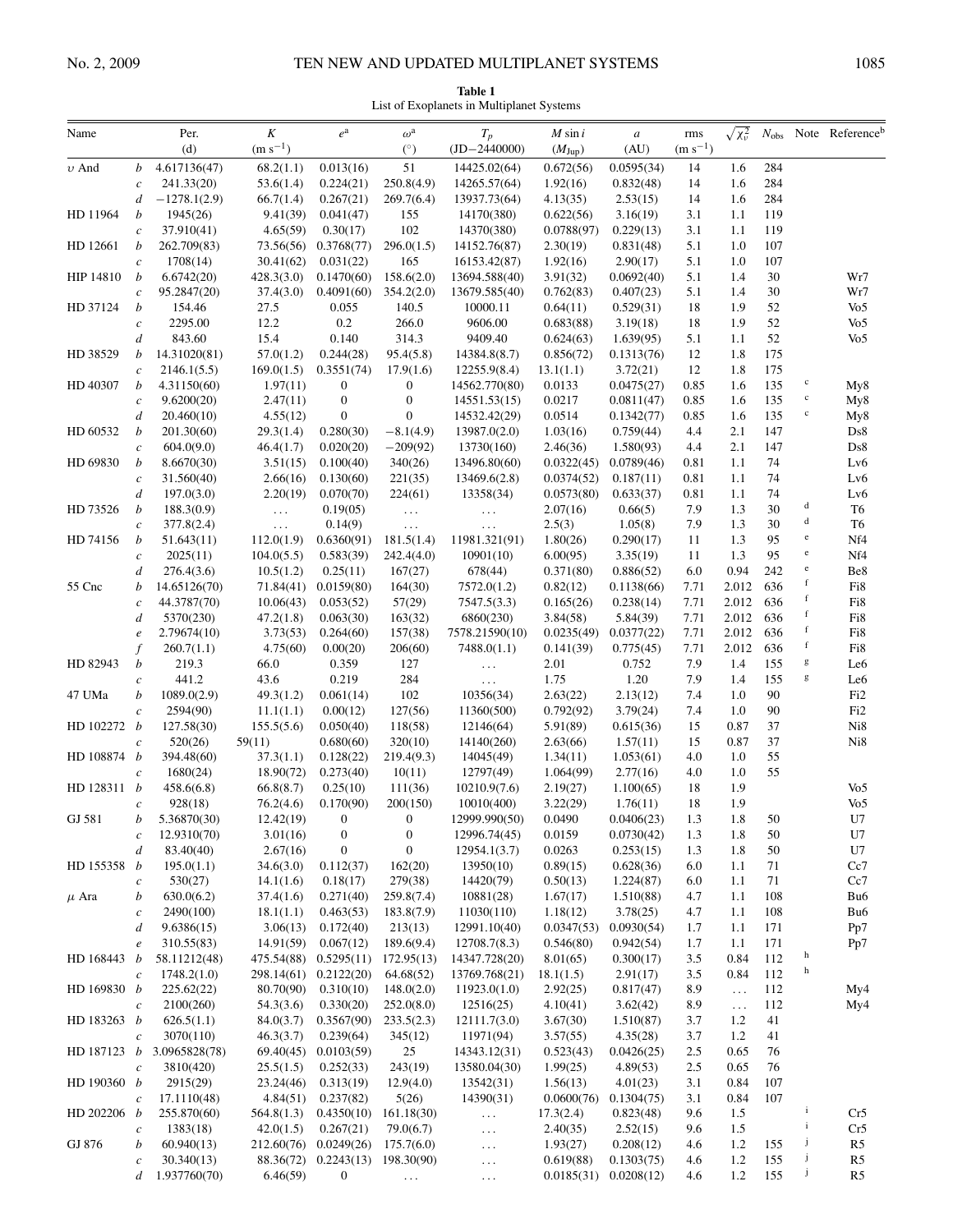<span id="page-2-0"></span>

| Name | Per.                       |              |                       | $\omega^a$ |                | $M \sin i$         | a          | rms          |     | $\sqrt{\chi_v^2}$ $N_{\text{obs}}$ Note Reference <sup>b</sup> |
|------|----------------------------|--------------|-----------------------|------------|----------------|--------------------|------------|--------------|-----|----------------------------------------------------------------|
|      | (d)                        | $(m s^{-1})$ |                       |            | $(ID-2440000)$ | $(M_{\text{Jup}})$ | (AU)       | $(m s^{-1})$ |     |                                                                |
|      | HD 217107 $b$ 7.126816(39) |              | 139.20(92) 0.1267(52) | 24.4(3.0)  | 14396(39)      | .39(11)            | 0.0748(43) | 11           | 207 |                                                                |
|      | 4270(220)                  | 35.7(1.3)    | 0.517(33)             | 198.6(6.0) | 11106(39)      | 2.60(15)           | 5.32(38)   |              | 207 |                                                                |

quantity are understood to have the same place value. Thus, "0.100(20)" indicates "0.100  $\pm$  0.020," "1.0(2.0)" indicates "1.0  $\pm$  2.0," and "1(20)" indicates "1  $\pm$  20."<br><sup>a</sup> When the uncertainty in *e* is comparable t

<sup>b</sup> References indicate which orbital parameters are taken from the literature as follows—Be8: Bean et al. [\(2008\)](#page-14-0); Bu6: Butler et al. [\(2006\)](#page-14-0); Cc7: Cochran et al. [\(2007\)](#page-14-0); Cr5: Correia et al. [\(2005\)](#page-14-0); Ds8: Desort et al. [\(2008\)](#page-14-0); Fi2: Fischer et al. [\(2002b\)](#page-15-0); Fi8: Fischer et al. [\(2008\)](#page-15-0); Le6: Lee et al. [\(2006\)](#page-15-0); Lv6: Lovis et al. [\(2006\)](#page-15-0); My4: Mayor et al. [\(2004\)](#page-15-0); My8: Mayor et al. [\(2009\)](#page-15-0); Ni8: Niedzielski et al. [\(2008\)](#page-15-0); Nf4: Naef et al. [\(2004\)](#page-15-0); Pp7: Pepe et al. [\(2007\)](#page-15-0); R5: Rivera et al. [\(2005\)](#page-15-0); T6: Tinney et al. [\(2006\)](#page-15-0); U7: Udry et al. [\(2007\)](#page-15-0); Vo5: Vogt et al.[\(2005\)](#page-15-0); Wr7: Wright et al. [\(2007\)](#page-15-0). All other orbital solutions are new Keplerian (kinematic) fits to the data in Table 2. <sup>c</sup> The fit for this system includes a trend of  $-0.51 \pm 0.1$  m s<sup>-1</sup>yr<sup>-1</sup>.<br><sup>d</sup> The planets in HD 73526 are in a 2:1 mean motion resonance, and planet-planet interactions are important, rendering Keplerian elements inade

to the elements reported here, Tinney et al. [\(2006\)](#page-15-0) report a mean anomaly to be  $86° ± 13°$  and  $82° ± 27°$  at a Julian Date of 2451212.1302. There is considerable degeneracy between *K* and *e* because the orbital period of HD 73526*c* differs from 1 year by only 12 d.

<sup>e</sup> Barnes et al. [\(2008\)](#page-14-0) found that the orbit presented in Bean et al. (2008) for the *d* component is unstable, and provide multiple stable solutions without uncertainties in the orbital parameters.

<sup>f</sup> Planet–planet interactions are strong in 55 Cnc. The osculating orbital elements here are from the dynamical fit at Julian Date 2447578.730 of Fischer et al. [\(2008\)](#page-15-0). That work puts no errors on these parameters, however, so the errors quoted here are those from the Keplerian (kinematic) fit there.

<sup>g</sup> The exoplanets in HD 82946 have significant interactions, which render Keplerian orbital elements inadequate for describing their orbits, since these elements are time variable. Lee et al. [\(2006\)](#page-15-0) report the mean anomaly of the inner and outer planets to be 353° and 207°, respectively, at a Julian Date of 2451185.1. <br><sup>h</sup> This solution includes a linear trend with magnitude  $-3.08 \pm$ 

<sup>i</sup> The exoplanets in HD 202206 have significant interactions, which renders Keplerian orbital elements inadequate for describing their orbits, since these elements are time variable. Correia et al. [\(2005\)](#page-14-0) report the mean longitude to be 266*.*23◦ ± 0*.*06◦ and 30*.*59◦ ± 2*.*84◦ for the inner and outer planets, respectively, at a Julian Date of 2452250.

<sup>j</sup> The outer two exoplanets GJ 876 have significant interactions, which renders Keplerian orbital elements inadequate for describing their orbits, since these elements are time variable. Rivera et al. [\(2005\)](#page-15-0) report the mean anomaly of the planets to be  $M_d = 309.5^{\circ} \pm 5.1^{\circ}$ ,  $M_c = 308.5^{\circ} \pm 1.4^{\circ}$ , and  $M_b = 175.5^{\circ} \pm 6.0^{\circ}$ , respectively, at a Julian Date of 2452490. The solution quoted here assumes  $i = 90°$ .

**Table 2** Updated RV Data for Multiple-Planet Systems

| Star        | Time<br>$(ID-2440000)$ | Radial Velocity<br>$(m s^{-1})$ | Unc.<br>$(m s^{-1})$ | Telescope |
|-------------|------------------------|---------------------------------|----------------------|-----------|
| upsilon And | 9680.753973            | $-124.5$                        | 6.7                  | L         |
| upsilon And | 9942.007812            | 19.2                            | 9.2                  | L         |
| upsilon And | 9969.979618            | $-20.2$                         | 6.5                  | L         |
| upsilon And | 9984.852774            | $-53.0$                         | 6.9                  | L         |
| upsilon And | 10032.741293           | 30.6                            | 8.0                  | L         |
| upsilon And | 10056.841914           | 49.7                            | 6.4                  | L         |
| upsilon And | 10068.586022           | $-58.1$                         | 7.2                  | L         |
| upsilon And | 10068.773306           | $-60.6$                         | 7.4                  | L         |
| upsilon And | 10069.598633           | 4                               | 12                   | L         |
| upsilon And | 10072.602539           | $-89$                           | 10                   | L         |

(This table is available in its entirety in a machine-readable form in the online journal. A portion is shown here for guidance regarding its form and content.)

ice planetary cores (Aarseth et al. [1993;](#page-14-0) Kokubo & Ida [2002;](#page-15-0) Levison et al. [1998\)](#page-15-0). If a core becomes massive enough while gas remains in the disk, it gravitationally accretes the nearby gas and rapidly increases in mass (Bodenheimer et al. [2003;](#page-14-0) Pollack et al. [1996\)](#page-15-0). Such gas planets should form preferentially beyond the "ice line" (near 3 AU for solar-type stars), where ices can participate in the initial planetary cores. This appears inconsistent with the observation that about 20% of known exoplanets orbit within 0.1 AU, where there should be too little ice in the protoplanetary disk for massive cores to form quickly.

Thus, it appears that short-period planets form farther out and migrate inwards to their final semimajor axis (Papaloizou [2005;](#page-15-0) Tanaka & Ward [2004;](#page-15-0) Trilling et al. [2002\)](#page-15-0). The discovery of at least five systems in or near mean motion resonance (viz. GJ 876, 55 Cnc, HD 82943, HD 73526, and HD 128311) may lend support to the migration hypothesis (Nelson & Papaloizou [2002;](#page-15-0) Lee et al. [2006;](#page-15-0) Marzari et al. [2005\)](#page-15-0). Such resonances are difficult to explain if planets form in situ, but hydrodynamical simulations and *n*-body simulations with externally applied damping (Kley et al. [2005;](#page-15-0) Bryden et al. [2000;](#page-14-0) Chiang & Murray [2002;](#page-14-0) D'Angelo et al. [2003;](#page-14-0) Ida & Lin [2004\)](#page-15-0) show that resonance capture occurs if planets undergo significant migration at different rates, passing through mean motion resonances. Also, although there are confirmed 2:1 mean motion resonances, other period ratios may occur (Kley et al. [2004;](#page-15-0) Nelson & Papaloizou [2002;](#page-15-0) Laughlin & Chambers [2002\)](#page-15-0). Future discoveries of multiplanet systems may shed further light on the resonance capture process and on planet formation dynamics.

Multiplanet systems also provide hints about the wide distribution of exoplanet eccentricities and we are beginning to identify different processes that drive some planets to large eccentricities, while damping others to moderate and low eccentricities (Murray [2003;](#page-15-0) Barnes & Quinn [2004\)](#page-14-0). Ford [\(2006\)](#page-15-0) suggests that planet–planet scattering augments eccentricities, and that after the era of strong planet–planet scattering, interactions with the remaining planetesimals will damp these eccentricities to the observed distribution. One may hope to detect some signature of these processes in exoplanet data. Indeed, the configuration of the *υ* Andromedae three-planet system may be explained by a planet–planet scattering event that ejected a fourth planet from the vicinity, as this system carries a signature of sudden perturbation (Ford et al. [2005\)](#page-15-0). HD 128311, a two-planet system, also appears to carry a signature of similar scattering (Sándor & Kley  $2006$ ).

Models of planet formation in protoplanetary disks point to the disk viscosities and lifetimes that are required to produce some observed systems. There is some inconsistency between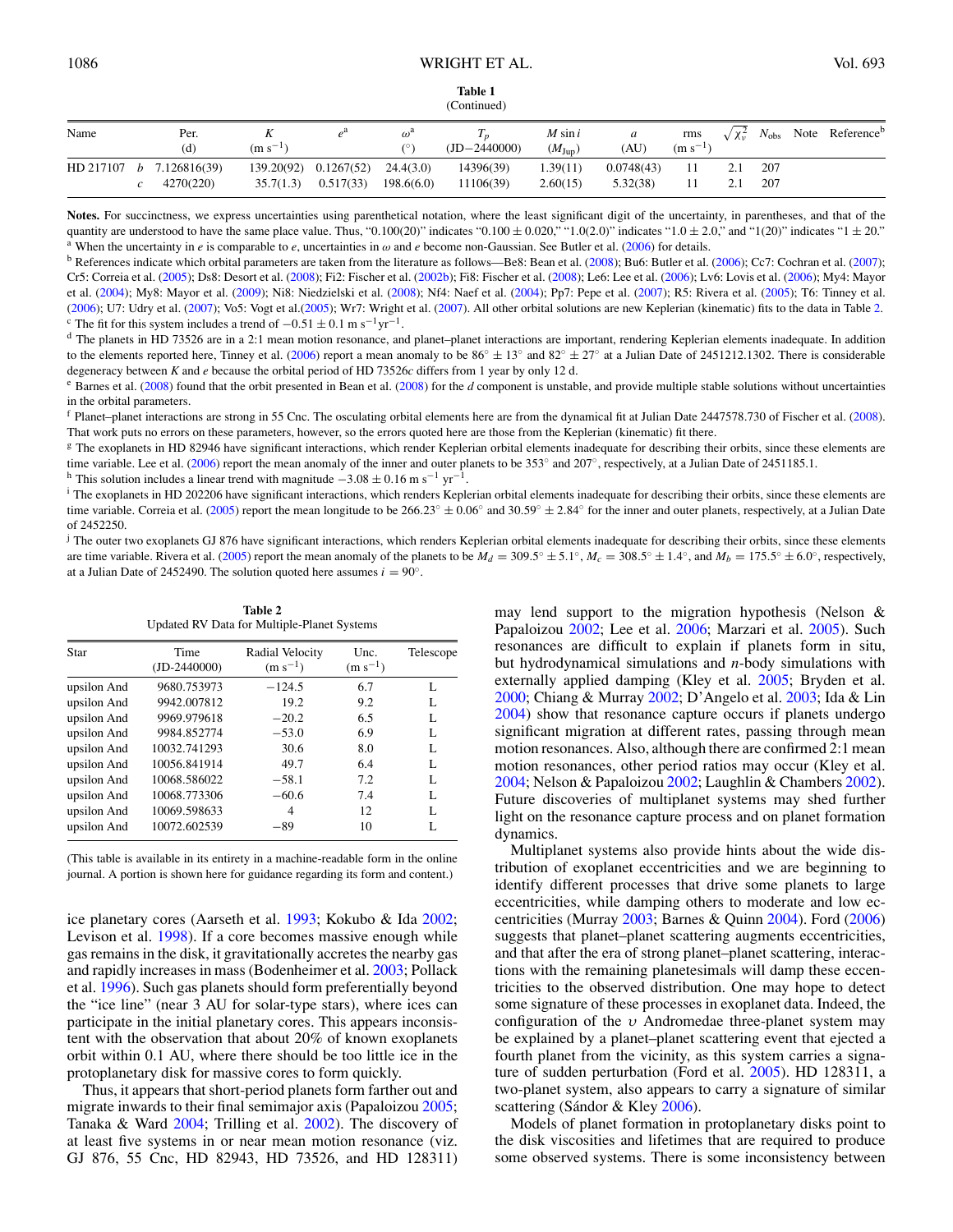<span id="page-3-0"></span>

**Figure 1.** Chart of semimajor axes and minimum masses for the 28 known multiplanet systems. The diameters depicted for planets are proportional the cube root of the planetary *M* sin *i*. The periapse to apoapse excursion is shown by a horizontal line intersecting the planet. The diameters depicted for stars are proportional the cube root of the stellar mass.

the required disk behavior and that predicted by hydrodynamical theories (Kley et al. [2004\)](#page-15-0). Simulations that include multiple protoplanets interacting with a protoplanet swarm show that most protoplanets will eventually accrete on to the star, leading to a planet occurrence rate lower than that observed (Cresswell & Nelson [2006\)](#page-14-0).

The increasing number of characterized multiplanet systems should help constrain these theories. We present the current catalog of multiple-planet systems with the most recent radial velocity data in hopes of offering theorists a thorough overview of current state of observations, and an opportunity to propose new tests of planet formation theories as the number of known multiple-planet systems grows and our knowledge of them improves.

## *1.3. Plan*

In Section 2, we present the sample of the 28 published nearby multiple-planet systems, including updated orbital parameters and radial velocities for ten of these systems. In Section [3,](#page-7-0) we present some empirical correlations among the properties of multiple-planet systems and difference between the distributions of orbital parameters among multiple-planet and single-planet systems. In Section [4,](#page-13-0) we briefly summarize our findings and discuss our principle conclusions.

# 2. A SURVEY OF THE KNOWN MULTIPLE-PLANET SYSTEMS

# *2.1. New and Updated Multiplanet Systems*

We present updated velocities and orbital parameters for ten multiple-exoplanet systems in Tables [1](#page-1-0) and [2.](#page-2-0) In six systems, the updated orbits are substantially similar to the published orbits. In four cases there are major updates to previously published orbital parameters, which we detail below.

## *2.1.1. HD 183263*

Marcy et al. [\(2005\)](#page-15-0) announced an *M* sin  $i = 3.7$  *M*<sub>Jup</sub> planet in a 634-day, eccentric ( $e = 0.4$ ) orbit around HD 183263, a G2 IV star, and pointed out a strong residual linear trend of 32 m s<sup>-1</sup> yr<sup>-1</sup>. Wright et al.  $(2007)$  showed that by 2007 the residuals had significant curvature, but could not constrain the minimum mass of the outer companion. Since then, we have obtained observations on an additional six nights. These data have dramatically constrained the orbital fit to the outer planet, and we can now confidently measure the orbital elements of a  $3-4$   $M_{\text{Jub}}$  planet under the assumption that there is not a third companion contributing a detectable linear trend (see Wright et al. [2007](#page-15-0) for a discussion of the difficulties of constraining planets with only partially observed orbits). HD 183263*c* has an 8.4  $\pm$  0.3 yr orbital period, orbits at 4.3  $\pm$  0.4 AU, and has  $e = 0.24 \pm 0.06$ . We present the full set of newly determined orbital parameters in Table [1,](#page-1-0) and the latest radial velocities in Table [2](#page-2-0) and Figure [2.](#page-4-0) Figure [3](#page-4-0) shows  $\chi^2$  in *P* − *M* sin *i* space, demonstrating that, despite our having only one observed orbit, the minimum mass and orbital period of the planet are well constrained.

In Table [1,](#page-1-0) we report a stable solution near the  $\chi^2$  minimum with errors estimated from the sample of stable orbits found through error bootstrapping (Wright et al. [2007\)](#page-15-0). We tested each of the 100 bootstrapping trials for stability, and found a rough dividing line between stable and unstable solutions for this system such that orbital solutions with  $e_c > 10^{-4}((P_c/\text{days}) -$ 3000) are generally unstable. We have mapped this line into  $P_c - m_c \sin i_c$  space in Figure [3,](#page-4-0) demonstrating that many solutions consistent with the data are, in fact, unstable. The true uncertainties are thus asymmetric about the nominal values because the  $\chi^2$  minimum is so close to the boundary of stability.

For these long-term stability tests, we applied direct *n*-body integrations on each of the orbital solutions generated in the error bootstrapping. The radial velocity parameters were converted into initial conditions using a Jacobi coordinate system (Lee & Peale [2003\)](#page-15-0). Unless otherwise specified, we assumed edge-on, coplanar orbits. We held the stellar mass fixed, adopting values from Takeda et al.  $(2007)$ . We integrated for at least  $10^8$  yr using the hybrid integrator in Mercury (Chambers [1999\)](#page-14-0). For the majority of each integration, Mercury uses a mixed-variable symplectic integrator (Wisdom & Holman [1991\)](#page-15-0) with a time step equal to a hundredth of the Keplerian orbital period calculated at a semimajor axis equal to the pericenter distance of the closest planet. During close encounters, Mercury uses a Bulrich–Stoer integrator with an accuracy parameter of  $10^{-10}$ . We identified each set of initial conditions as an unstable system if: (1) two planets collide, (2) a planet is accreted onto the star (astrocentric distance less than 0.005 AU), or (3) a planet is ejected from the system (astrocentric distance exceeds 100 AU). We manually verified that for the vast majority of systems not identified as unstable, the final orbits are qualitatively similar to the initial conditions.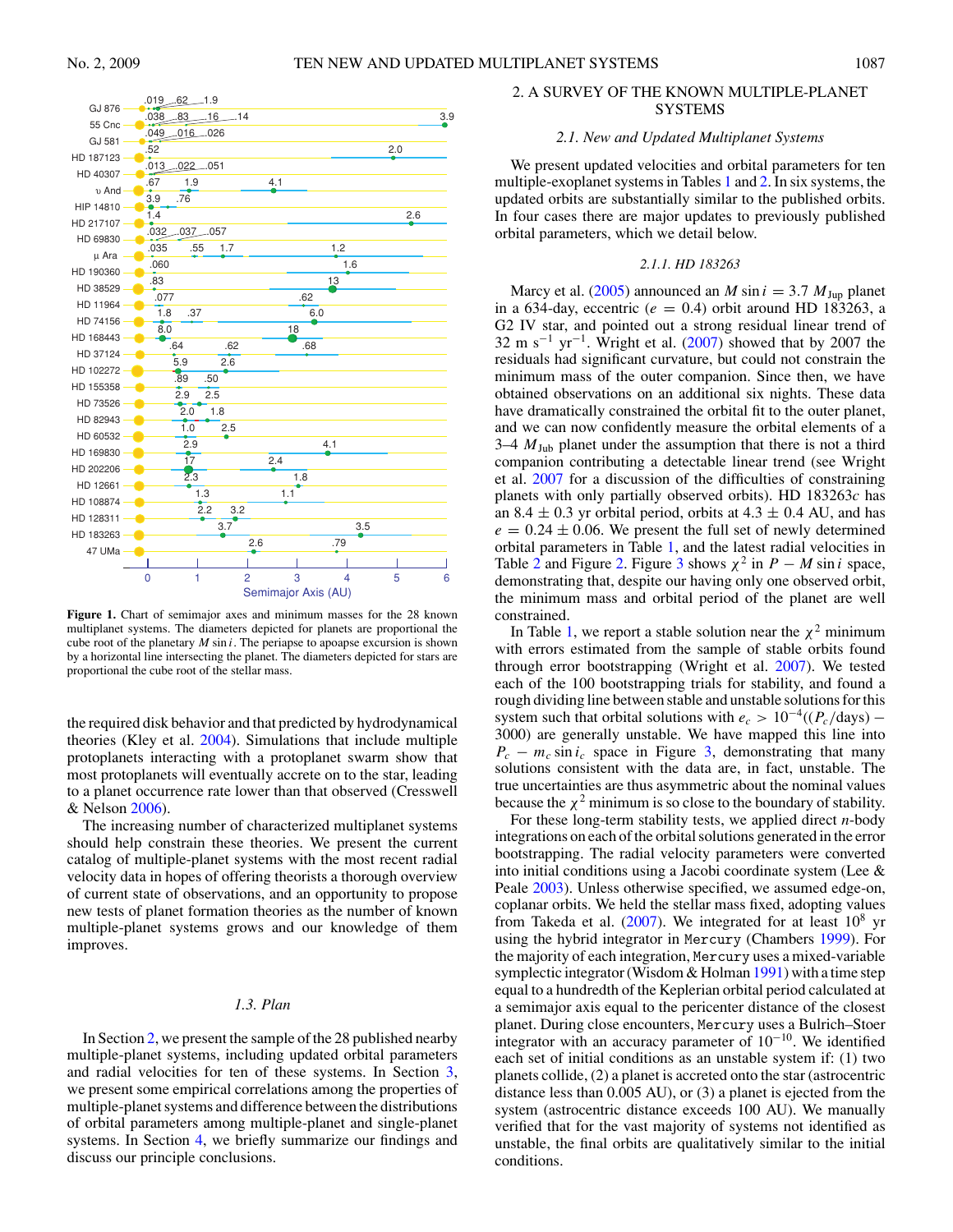<span id="page-4-0"></span>

**Figure 2.** RV curves for HD 183263. The data are from Keck Observatory and show (top) the inner planet with  $P = 1.7$  yr and (bottom) *M* sin  $i = 3.7$   $M_{\text{Jup}}$ , and the outer planet with *P*  $\sim$  8 yr and *M* sin *i* = 3.6  $M_{\text{Jup}}$ .



**Figure 3.** Contours of  $\chi^2$  in  $P_c - m_c \sin i$  space of best-fit orbits to the RV data of HD 183263 (Figure 2), with  $\chi^2$  in grayscale. The solid contours mark the levels where  $\chi^2$  increases by 1, 4, and 9 from the minimum. The dashed curve marks the approximate dividing line between stable and unstable orbital solutions, as determined by an ensemble of *n*-body integrations of the system assuming edge-on, coplanar orientations (see Figure 13 of Wright et al. [2007\)](#page-15-0).

#### *2.1.2. HD 187123*

Butler et al. [\(1998\)](#page-14-0) announced an *M* sin  $i = 0.5$  *M* J<sub>up</sub> planet in a three-day orbit around HD 187123, a close solar analog  $(M_* = 1.1 M_{\odot}$ , [Fe/H] = +0.1,  $T_{\text{eff}} = 5810$ ). Wright et al. [\(2007\)](#page-15-0) announced the existence of an outer companion with orbital period *>* 10 yr. At that time, the radial velocity history was too incomplete to fully determine the orbit, which had not yet closed. Wright et al. [\(2007\)](#page-15-0) were nonetheless able to constrain the minimum mass of this "c" component to be planetary  $(1.5 M<sub>Jup</sub>)  $\langle M \sin i \rangle < 10 M<sub>Jup</sub>$ ). Since then, we have$ obtained additional observations of HD 187123, and have found that the orbit has closed just recently.

Assuming that there is no linear trend or detectable third planet in the system, the data constrain HD 187123 $c$  to have  $P =$  $10.4 \pm 1.2$  yr,  $e = 0.25 \pm 0.03$ , and *M* sin  $i = 2.0 \pm 0.3$  *M*<sub>Jup</sub>. We present the newly determined orbital parameters in Table [1](#page-1-0) and the latest radial velocities in Table [2](#page-2-0) and Figure [4.](#page-5-0) Figure [5](#page-5-0) shows  $\chi^2$  in *P* − *M* sin *i* space, demonstrating that, despite our having observed somewhat less than one full orbit, the minimum mass and orbital period of the planet are constrained to  $~\sim$  20%.

We have checked this orbit for long-term stability in the same manner as for HD 183263, and find that the range of solutions shown in Figure [5](#page-5-0) are well within the stable regime.

## *2.1.3. HD 11964*

HD 11964 (= GJ 81.1A) is a metal-rich ( $[Fe/H] = +0.12$ ) slightly evolved (2 mag above the main sequence) G star with a nearby (sep  $\sim$  30"), K dwarf companion. Butler et al. [\(2006\)](#page-14-0) announced the planet HD 11964*b*, a Jovian (*M* sin  $i = 0.6 M_{\text{Jup}}$ ) planet in a 5.5 yr, circular orbit, and noted a weak, residual trend in the velocities. An analysis by Wright et al. [\(2007\)](#page-15-0) showed that a trend was probably not the proper interpretation of the residuals, and that they were consistent with a low amplitude (*<sup>K</sup>* <sup>=</sup> 5.6 ms−1), 38 d signal (FAP *<sup>&</sup>lt;* 2%). Wright et al. [\(2007\)](#page-15-0) cautioned that the low amplitude of this prospective 38 d planet meant that it would require more observations for confirmation, especially given the higher levels of jitter seen in subgiant stars (Wright [2005;](#page-15-0) Johnson et al. [2007b\)](#page-15-0). Gregory [\(2007\)](#page-15-0) also noted the 38 d period in a Bayesian periodgram of the published velocities (as well as a 360 d signal which is not apparent in the rereduced data presented here).

We have now obtained 24 additional observations of the star, and the 38 d signal has strengthened (FAP *<* 1%), allowing us to confirm a low-mass (*M* sin  $i = 23 M_{\oplus}$ ) planet, HD 11964*c*, in a 37.9 d orbit. The low amplitude of the signal makes estimation of *e* and *ω* difficult, but data are inconsistent with a circular orbit, and favor  $e = 0.3$ .

Private communications from our group regarding the 38 d signal, which has been apparent, but not convincing, since 2005, has led to some confusion in the literature regarding the nomenclature of these planets (e.g., Raghavan et al. [2006\)](#page-15-0). Here, we follow the convention that planet components are ordered by the date of a formal or a public announcement of their existence. We report the orbital parameters of the two-planet fit in Table [1,](#page-1-0) the radial velocities in Table [2,](#page-2-0) and we show the radial velocity curves in Figure [6.](#page-6-0)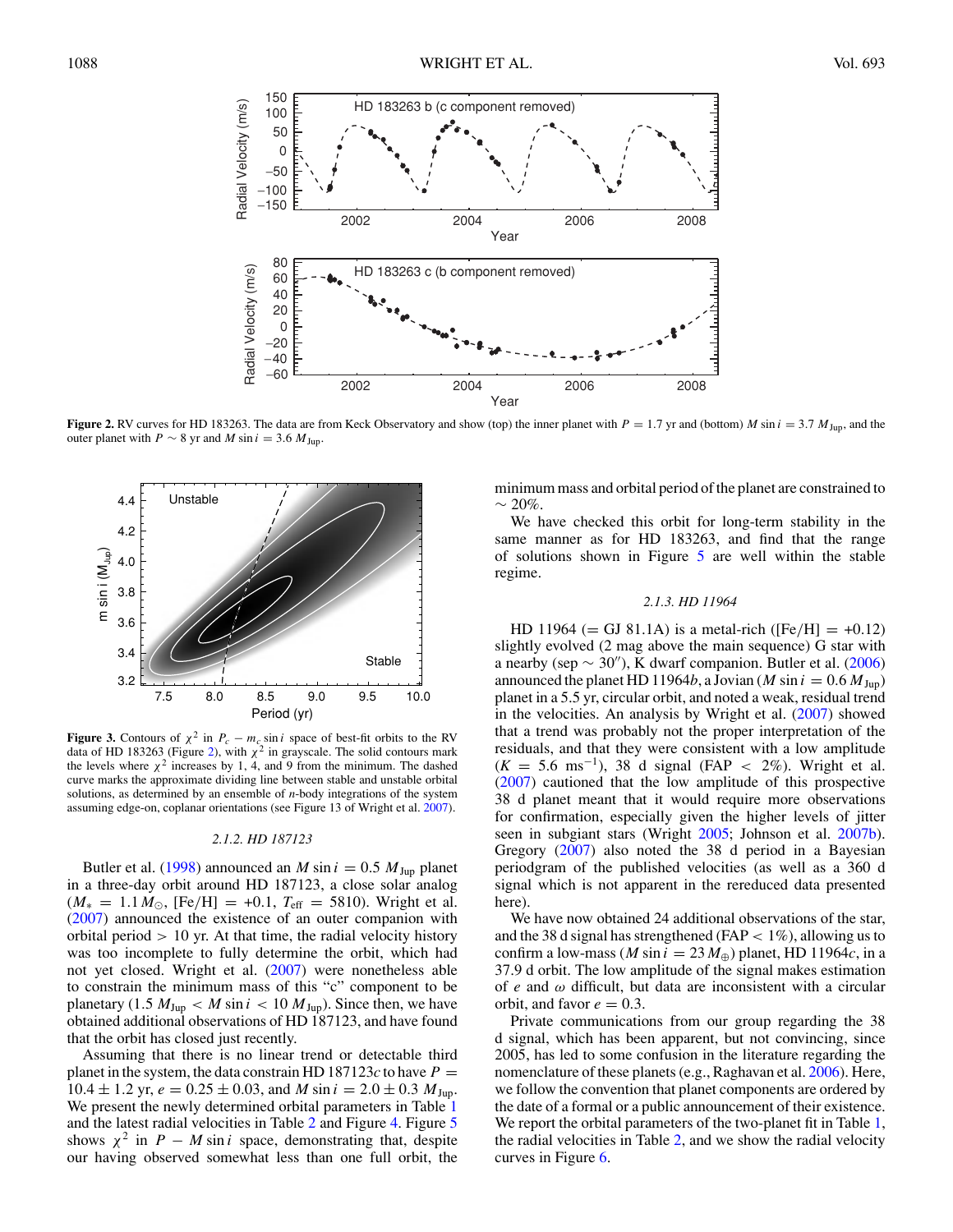<span id="page-5-0"></span>

**Figure 4.** RV curves for HD 187123. The data are from Keck Observatory and show the inner planet (top) with  $P = 3.1$  d and *M* sin  $i = 0.5$   $M_{\text{Jup}}$ , and the outer planet (bottom) with  $P = 10.7$  yr and  $M \sin i = 2 M_{\text{Jup}}$ .



**Figure 5.** Contours of  $\chi^2$  in  $P_c - m_c \sin i_c$  space of best-fit orbits to the RV data of HD 187123 (Figure 4), with  $\chi^2$  in grayscale (see Figure 15 of Wright et al. [2007\)](#page-15-0). The solid contours mark the levels where  $\chi^2$  increases by 1, 4, and 9 from the minimum. Although the orbit is still imprecise, the orbital period and minimum mass are now constrained to  $\sim$  20%.

We have checked this orbit for long-term stability with the same *n*-body code as for HD 11964, and find that it is well within the stable regime.

#### *2.1.4. HD 217107*

Fischer et al. [\(1999\)](#page-14-0) reported a 7.1 d,  $M \sin i = 1.4$   $M_{\text{Jup}}$ planet orbiting HD 217107, and Fischer et al. [\(2001\)](#page-15-0) described a linear trend superimposed on the Lick and Keck radial velocities. Vogt et al. [\(2005\)](#page-15-0) updated the orbital fit, finding significant curvature in the residuals to the inner planet fit, and estimated its orbital period, though poorly constrained, to be 8*.*5 yr, with *M* sin  $i \sim 2$  *M* Jup.

Since then, data collected at Lick and Keck continue to map out the orbit of the outer planet. Today, we can constrain the minimum mass and period to within  $\sim 10\%$  under the assumption that there are no additional planets in the system.

We present the newly determined orbital parameters in Table [1](#page-1-0) and the latest radial velocities in Table [2](#page-2-0) and Figure [7.](#page-6-0) Figure [8](#page-7-0) shows  $\chi^2$  in *P* − *M* sin *i* space, demonstrating that, despite our having observed somewhat less than one full orbit, the mass and orbital period of the planet are constrained to  $\sim 10\%$ , at  $P \sim 11.7$  yr and *M* sin  $i \sim 2.6$  *M*<sub>Jup</sub>.

We have checked this orbit for long-term stability in the same manner as for HD 183263, and find that the range of solutions shown in Figure [8](#page-7-0) are well within the stable regime.

# *2.1.5. 47 UMa*

Butler & Marcy [\(1996\)](#page-14-0) announced the existence of a 1090 day planet orbiting 47 UMa from data collected at Lick Observatory. After collecting an additional six years of data, Fischer et al. [\(2002a\)](#page-14-0) announced the existence of a second, 0.46  $M_{Jup}$  long period companion in a  $\sim$  2600-day orbit. Naef et al. [\(2004\)](#page-15-0) and Wittenmyer et al. [\(2007\)](#page-15-0), using data from ELODIE and McDonald Observatory, respectively, have questioned the existence of 47 UMa *c*. Neither of the latter data sets, however, have both the precision and the duration to rule out the outer planet. The parameters quoted here are the literature values.

## *2.2. The Current Sample*

We consider here the 28 known multiple-planet systems among the 205 known, normal exoplanet host stars within 200 pc. This is the sample of the *Catalog of Nearby Exoplanets* (CNE, Butler et al.  $2006$ )<sup>8</sup>. The CNE employs a liberal upper mass limit in its definition of an exoplanet (any companion with *M* sin  $i < 24 M_{Jup}$ , but restricts itself to systems with high-quality radial velocity detections around the bright stars most amenable to confirmation and follow-up. This distance cutoff excludes the multiple planets orbiting the pulsar PSR 1257+12 (Konacki et al. [2003\)](#page-15-0), and the Jupiter–Saturn analogs orbiting OGLE-2006-BLG-109 (Gaudi et al. [2008\)](#page-15-0) detected by microlensing. We also exclude several speculative claims of additional planets around known exoplanet host stars, systems where second planets have very poorly constrained orbits, and two announced multiple planet systems (HD 47186 and HD 181433, Bouchy et al. [2008\)](#page-14-0) for which orbital parameters were not available at submission time.

We provide up-to-date fits with radial velocities as recent as 2008 June for those multiplanet systems with no significant

<sup>8</sup> Available at  $\frac{http://exoplanets.org}{http://exoplanets.org}$ .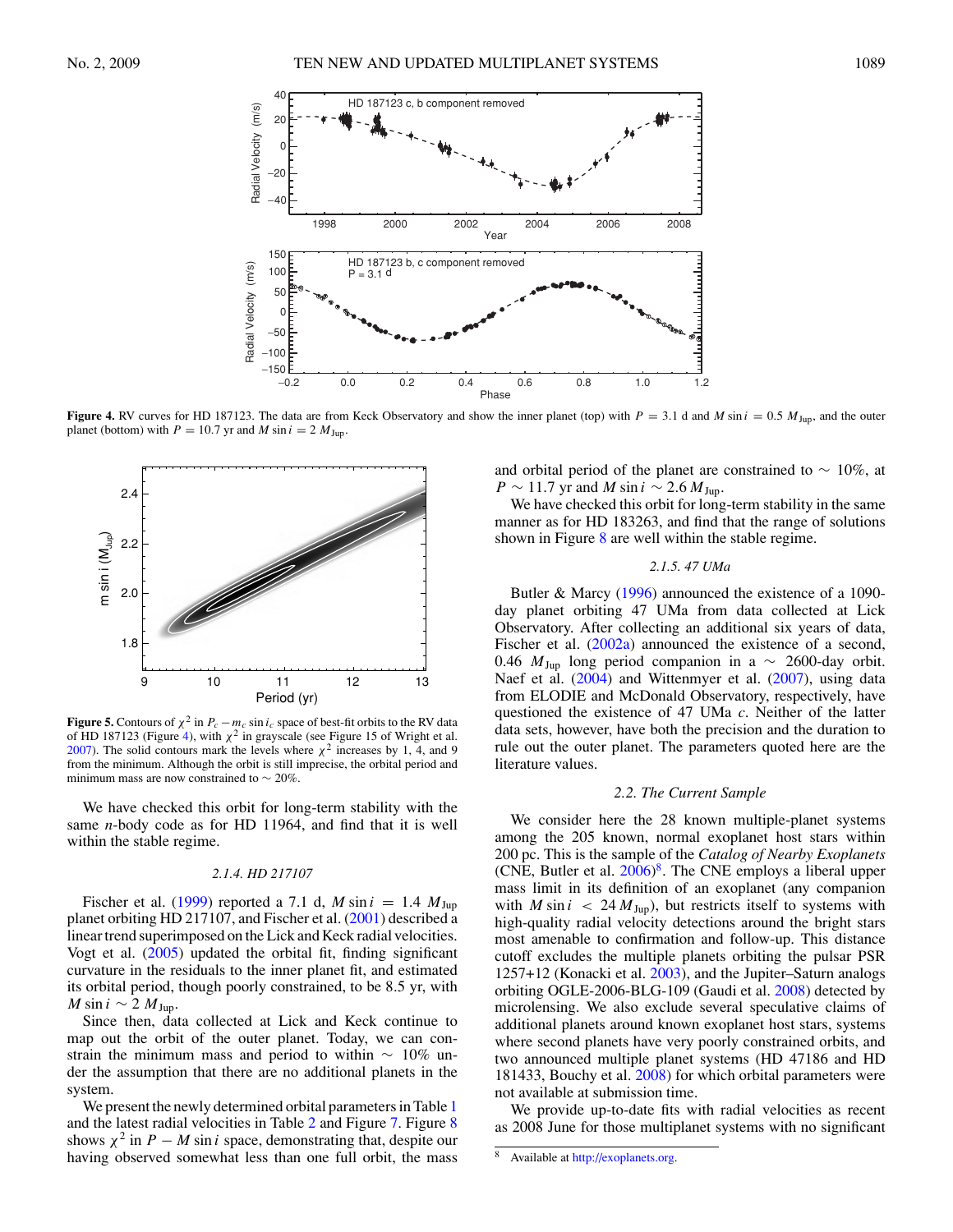<span id="page-6-0"></span>

**Figure 6.** RV curves for HD 11964. The data are from Keck Observatory and show the inner planet (bottom) with  $P = 38.9$  d and *M* sin  $i = 23 M_{\oplus}$ , and the outer planet (top) with  $P = 5.5$  yr and *M* sin  $i = 0.6$   $M_{\text{Jup}}$ .



**Figure 7.** RV curves for HD 217107. The data are from Keck Observatory and show the inner planet (top) with  $P = 7.1$  d and *M* sin  $i = 1.4$   $M_{\text{Jup}}$ , and the outer planet (bottom) with  $P = 11.6$  yr and  $M \sin i = 2.6$   $M_{\text{Jup}}$ .

planet–planet interactions (see Section 2.4), and for which we have Lick and Keck data from our planet search (see Butler et al. [2006,](#page-14-0) for details). We have employed a fitting algorithm which exploits linear parameters in the Kepler problem (Wright & Howard 2009) to efficiently search the high-dimensional *χ*<sup>2</sup> space associated with multiple-planet systems. We have also updated some of our radial velocity data reduction procedures at Lick and Keck Observatories, including a small correction to our calculation of telescopic barycentric motion. The radial velocities presented here are thus more accurate and precise than our previously published velocities for these systems. The resulting best-fit orbital parameters and uncertainties supersede previously published parameters.

Table [1](#page-1-0) contains measured properties and derived quantities for these 28 systems. Properties of the host stars can be found in Butler et al. [\(2006\)](#page-14-0).

# *2.3. The Multiplicity Rate*

In addition to these 28 systems, 36 single-planet systems are best fit with the addition of a linear trend (Butler et al. [2006\)](#page-14-0). If

we conservatively exclude the eight such cases in which the host star has a known stellar companion (determined from a survey of the literature including Eggenberger et al. [2007\)](#page-14-0), then we are left with 28 apparently single-stars systems with an outer, potentially planetary companion.<sup>9</sup> Of the 205 known nearby planetary systems then, 14% have multiple confirmed planets and another 14% show significant evidence of being multiple, meaning the true planet multiplicity rate may be 28% or higher. This is consistent with the estimate of Wright et al. [\(2007\)](#page-15-0) and somewhat more conservative than the value of  $\sim$  50% in Fischer et al. [\(2001\)](#page-15-0).

## *2.4. Kinematic versus Dynamical Fits*

The radial velocity signature of multiple planets is significantly more complex than that of a single-planet system, and fitting such curves to observed radial velocity data requires care.

<sup>&</sup>lt;sup>9</sup> Our radial velocity analysis is sensitive to the presence of a second set of spectral lines, and we estimate that we can rule such a binary companion in a close orbit down to  $\sim 0.1 M_{\odot}$  in most cases. Some contamination from as-yet undetected binary companions may still remain in the sample, however.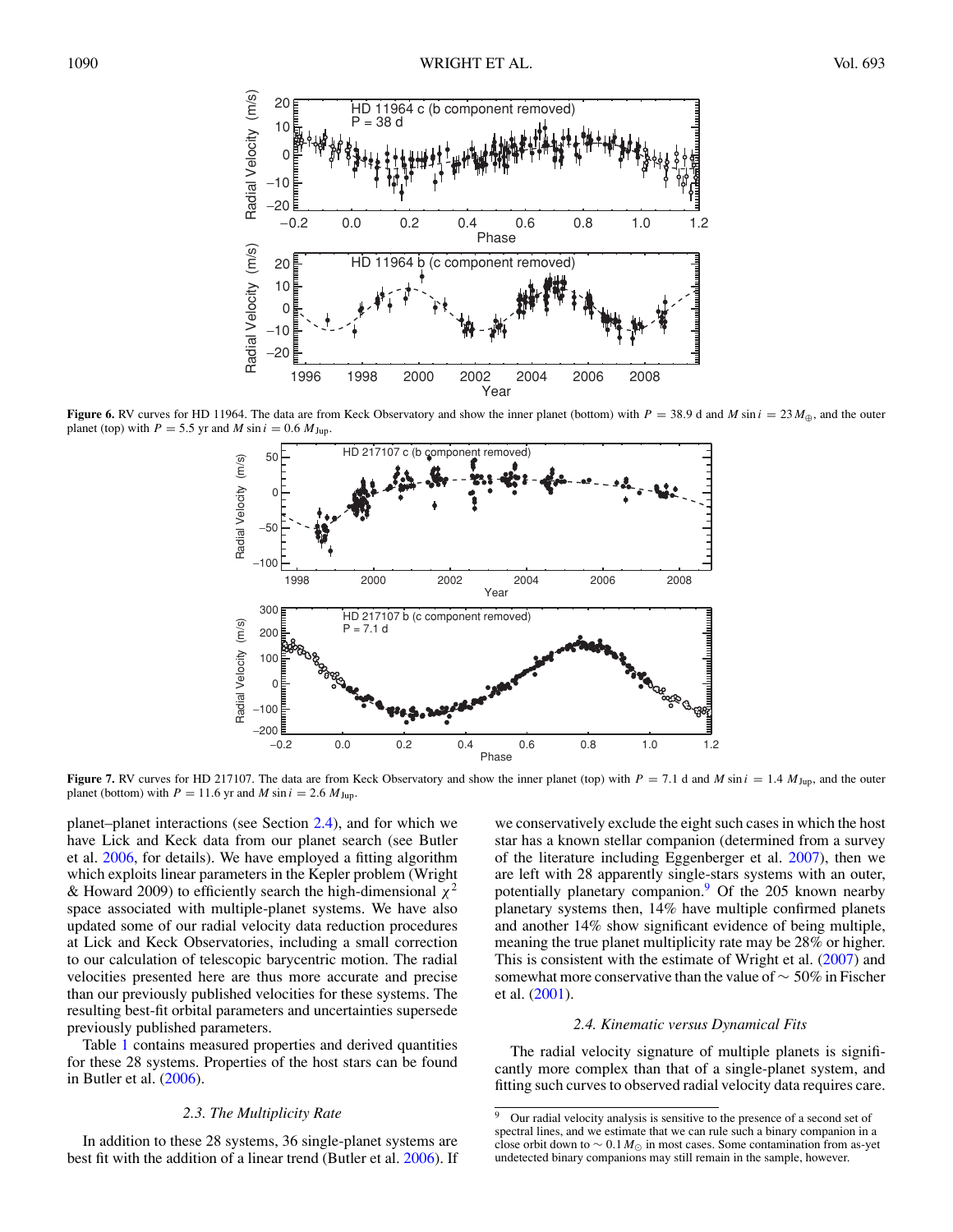<span id="page-7-0"></span>

**Figure 8.** Contours of  $\chi^2$  in  $P_c - m_c \sin i_c$  space of best-fit orbits to the RV data of HD 217107 (Figure [7\)](#page-6-0), with  $\chi^2$  in grayscale (see Figure 15 of Wright et al. [2007\)](#page-15-0). The solid contours mark the levels where  $\chi^2$  increases by 1, 4, and 9 from the minimum. Although the orbit is still imprecise, the orbital period and minimum mass are now constrained to  $\sim 10\%$ .

Each planet has five spectroscopic orbital parameters, most of which are neither orthogonal nor linear, so finding a global minimum in  $\chi^2$  space becomes significantly more difficult as the number of planets grows. Efficient algorithms are necessary to conduct a thorough search (Wright & Howard [2008\)](#page-15-0).

Planets in mean motion resonances can be particularly difficult to identify from radial velocity curves because of degeneracies among the best-fit orbital parameters. Care must also be taken not to confuse weak signals resulting from aliasing of orbital periods with the observing window function with genuine planet detections (Fischer et al. [2008;](#page-15-0) Tinney et al. [2006\)](#page-15-0).

Most importantly, interactions between planets may require consideration. In many cases, these planet–planet interactions are sufficiently weak that they can be ignored, and the resulting radial velocity signal is simply the linear superposition of multiple Keplerian radial velocity curves (a "Keplerian" or a "kinematic" fit).

When these interactions are important, however, both shortterm and long-term numerical *n*-body integrations of the physical system must be performed. In the short term, these interactions can cause detectable variations in the orbits of the planets (Rivera et al. [2005;](#page-15-0) Fischer et al. [2008\)](#page-15-0). In these cases, a set of constant Keplerian orbital elements is insufficient to model the observed radial velocities, and a proper fit must be driven by an *n*-body code (a "Newtonian" or a "dynamical" fit).

In some cases, even good Newtonian fits to the data may yield orbital parameters for planets which, while stable for the duration of the observations, are not stable on timescales comparable to the age of the planetary system. Thus, long-term stability is an additional constraint that multiplanet fits must satisfy.

The new fits listed in Table [1](#page-1-0) are all Keplerian fits which have been confirmed stable, with the *n*-body code described in Section [2.1.2.](#page-4-0) The compiled literature fits are a mixture of Keplerian and Newtonian fits, and in some cases a more sophisticated Newtonian fit may be superior to the published one. For instance, the orbits of the planets in the HD 74156 system reported by Bean et al. [\(2008\)](#page-14-0) are apparently unstable on  $10<sup>5</sup>$  yr timescales, but an orbit with similar parameters is stable (Barnes et al. [2008\)](#page-14-0). Our conclusions on the statistical properties of planets are insensitive to these details, but detailed work on planet–planet interactions and resonant dynamics should

employ the published RV data directly, rather than the orbital elements presented here.

## 3. STATISTICS OF MULTIPLE-PLANET SYSTEMS

### *3.1. Semimajor Axis Distributions*

Figure [9](#page-8-0) shows the distribution of semimajor axes <sup>10</sup> for multiplanet and apparently single-planet systems. The semimajor axes of multiplanet systems appear to show some significant departures from the single-planet systems. Most strikingly, the pileup of hot Jupiter planets between 0.03 AU and 0.07 AU and the jump at 1 AU observed in the distribution for single-planet systems are both absent from the corresponding distribution for multiplanet systems, which appears rather uniform.

It thus appears that planets in multiple systems are not consistent with having been drawn randomly from the population of apparently single systems. To provide a numerical measure of the difference between the two distributions, we created the cumulative distribution function (CDF) of the semimajor axis distribution (with an upper limit of  $13 M_{Jup}$ ) and applied a Monte Carlo Kolmogorov–Smirnov (K-S) test for a difference in distribution. The K–S test uses the two sided *D*-statistic, defined as the maximum difference between the two CDF curves. The Appendix contains a complete description of our Monte Carlo K–S procedure.

Figure [10](#page-8-0) shows the CDF for these two distributions. A K–S test of the two distributions shows that we can reject the null hypothesis that the two samples were drawn from the same distribution with 90% confidence.

This is somewhat surprising, since presumably many apparently single-planet systems have as-yet undetected low-mass planets and are, in fact, multiple systems. Presumably, then the difference is due to the presence of multiple *giant* planets within 5 AU.

In particular, close-in planets (*a <* 0*.*07 AU) are not as common in multiplanet systems as in apparently single-planet systems. Among the 88 single planets having *a <* 1 AU, 38 of them  $(43%)$  have  $a < 0.07$  AU. A similar rate for the 39 planets in multiple systems with *a <* 1 AU would yield 15 planets within 0*.*07 AU, but only seven are known.

The 1 AU jump in the single-planet sample may relate to the location of the "ice line" beyond which ices can participate in planet formation in the protoplanetary nebula. If this peak therefore represents planets which have not experienced significant migration, then the lack of such a peak in the multiple-planet distribution suggests that planets in multiple-planet systems generally undergo more significant migration.

Alternatively, the 1 AU jump may be indicative of a pileup of planets at the typical orbital distance within which migration becomes inefficient due to either the presence of the ice line or a "dead zone" near 1 AU (e.g., Ida & Lin [2008\)](#page-15-0). For instance, in a model where planet migration is driven by planetesimal scattering, the disk surface density of planetesimals is large enough to drive migration beyond the ice line, but not inside it.

## *3.2. M* sin *i*

The distribution of minimum masses (*M* sin *i*) of planets in multiple-planet systems is shown in Figure [11,](#page-8-0) along with

 $10$  Following Butler et al. [\(2006\)](#page-14-0), we calculate semimajor axes from the measured orbital periods using Newton's version of Kepler's Third Law; the major source of uncertainty in *a* is usually the host star's mass.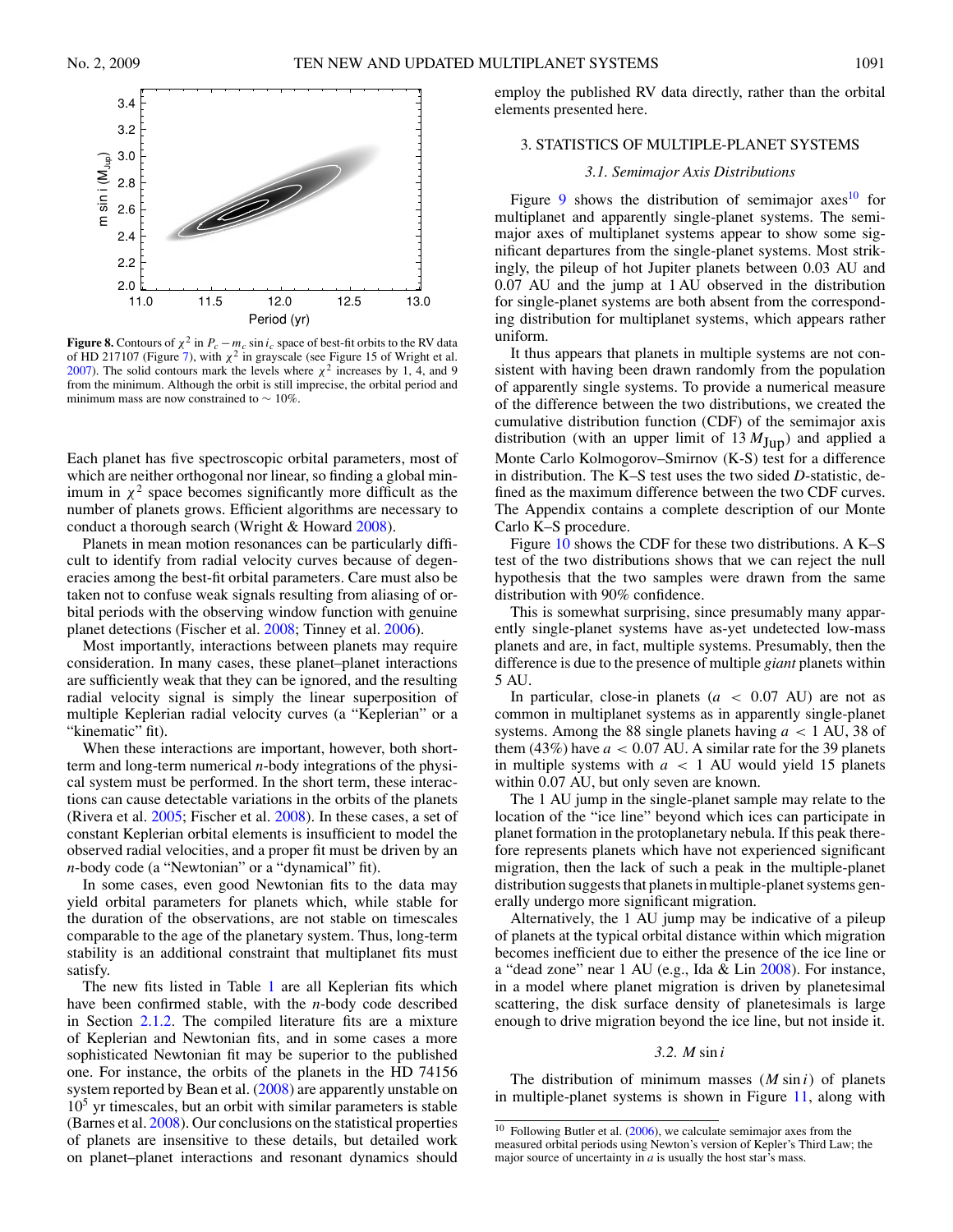<span id="page-8-0"></span>

**Figure 9.** Distribution of semimajor axes of exoplanets for multiple-planet systems (solid) and apparently single systems (dashed). Note the enhanced frequency of hot Jupiters and the jump in abundance beyond 1 AU in the singleplanet systems.



**Figure 10.** CDF of semimajor axis for known multiplanet systems (solid) and apparently single systems (dashed).



**Figure 11.** Distribution of *M* sin *i* of exoplanets, with an upper limit of 13 *M*Jup for known multiple-planet systems (solid) and apparently single systems (dashed).

that for single planets. Multiplanet systems exhibit an apparent overabundance of planets with *M* sin *i* between 0.01 and 0.2  $M_{\text{Jup}}$ , but this may be amplified by a selection effect. When we find a planet around a star we tend to observe that star more frequently—making it more likely that we will find another planet that was not detectable beforehand. This appears to explain the detection of very low-mass planets around 55 Cnc, GJ



**Figure 12.** CDF of *M* sin *i* for known multiplanet systems (solid) and apparently single systems (dashed). Note the enhanced frequency of known low-mass planets in multiplanet systems.



**Figure 13.** Distribution of eccentricities of exoplanets for known multiple-planet systems (solid) and apparently single-planet systems (dashed). Note the high eccentricity orbits, *e >* 0*.*6 occur predominantly in single planets.

876, and  $\mu$  Ara. In these systems, more massive planets were known in advance, and an especially large number of observations were made to refine their orbits. The lowest-mass planets were found in the course of these detailed observations.

The *M* sin *i* CDF of single-planet systems (Figure 12) is relatively featureless with the logarithmic *M* sin *i* axis, but the CDF of multiplanet systems deviates markedly from its singleplanet counterpart. We calculate  $D^+ = 1.36$  and  $D^- = -0.089$ , so we find  $p(D^+) = 1.8\%$ , and so we can reject the null hypothesis that our samples are from a common distribution with *>* 95% confidence.

## *3.3. Eccentricity*

The distribution of eccentricities for single and multiplanet systems are shown in Figure 13. Note that we have excluded planets with *a <* 0*.*1 AU from consideration here to remove the effects of tidal circularization on the analysis. Of the planets selected, both single and multiplanet systems exhibit a wide range of eccentricities from 0.0 to 0.8. The mean and standard deviation for single planets are 0.30 and 0.24, respectively, and 0.22 and 0.17 for multiplanet systems. Also, 11 single planets have eccentricities above 0.7 (7% of this sample), but none of the multiplanet systems has an eccentricity above 0.7.

To provide a numerical measure of the significance of the difference between the two distributions, we computed the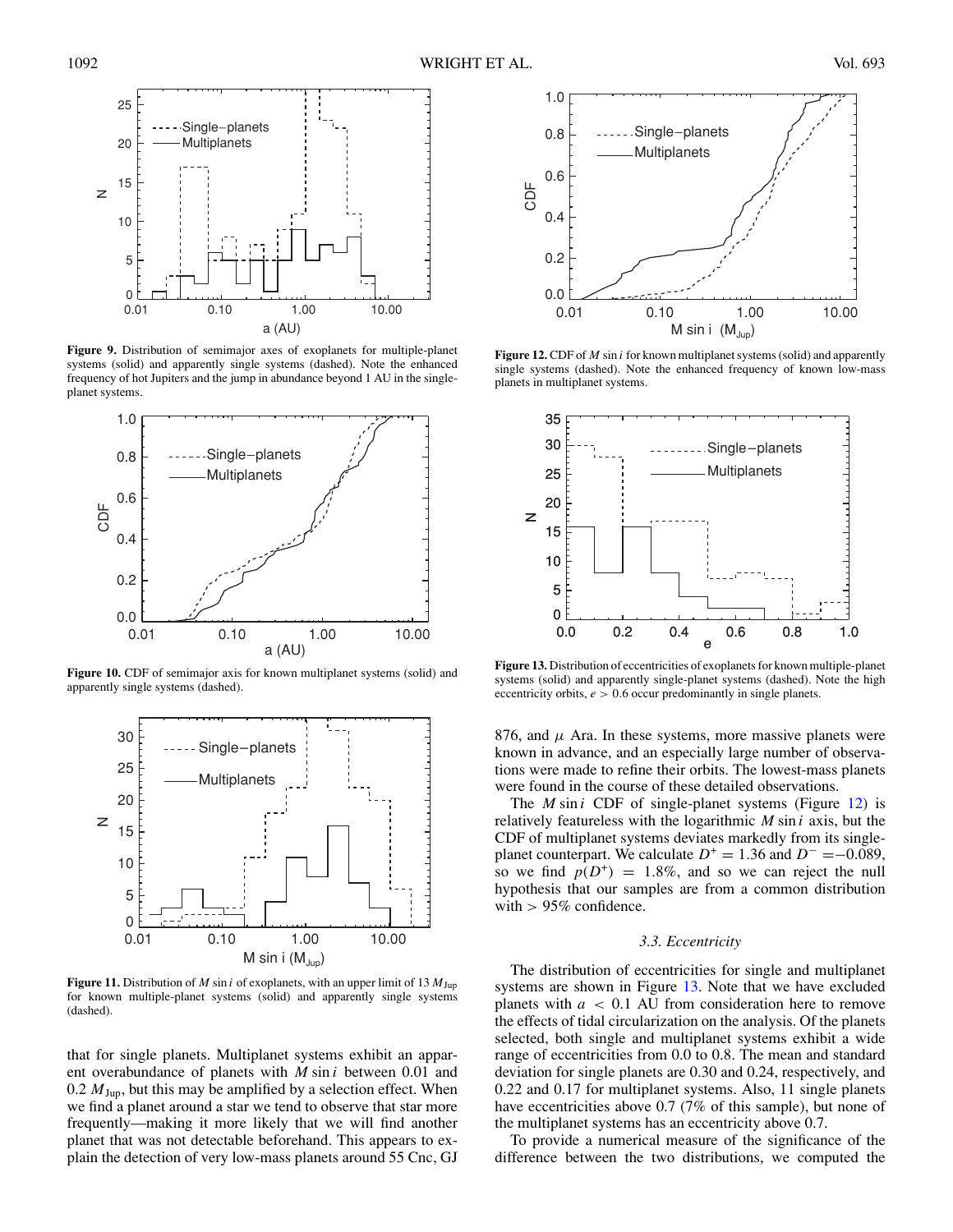

Figure 14. CDF of eccentricity for multiplanet systems (solid) and apparently single systems (dashed). The tidally circularized hot Jupiters have been removed. Note that the highest eccentricities,  $e > 0.6$  occur predominantly in the singleplanet systems.

cumulative distribution function of the eccentricities and applied a Monte Carlo K–S test for difference of distribution (Figure 14). The eccentricity CDF for multiplanet systems is greater than the eccentricity CDF for single-planet systems at any given eccentricity, suggesting that multiplanets systems have systematically lower eccentricity. The K–S statistics are  $D^+ = 1.34$  and  $D^- = 0.265$ , and  $p(D^+) = \langle 1\%, \text{ so we re-} \rangle$ ject the null hypothesis that our samples are from a common distribution with over 99% confidence. Thus, it appears that the known multiplanet systems have systematically lower eccentricities. Selection effects in eccentricity do not significantly affect the delectability of planets for  $e < 0.7$  (Cumming et al.  $2008$ ).

It is surprising that multiplanet systems have lower orbital eccentricities, as mutual interactions between giant planets might be expected to excite eccentricities. The lack of very high eccentricities in multiplanet systems may be partially explained by the additional constraint in multiplanet systems of orbital stability, which favors low-eccentricity orbits. Conversely, some single-planet systems may exhibit high eccentricities as a result of a series of ejections of former members from the system. Both factors can be at play simultaneously: Ford et al. [\(2005\)](#page-15-0) explain the observed eccentricities of the planets in the *υ* Andromedae system as the end result of the ejection of a hypothesized fourth planet from the system.

## *3.4. Metallicity*

Fischer & Valenti [\(2005\)](#page-15-0), using uniformly calculated metallicities from Valenti & Fischer [\(2005\)](#page-15-0), found that the 14 multiple-planet systems then known had a somewhat higher average metallicity than single-planet systems (+0.18 versus +0.14), suggesting that metallicity traces multiplicity in planets even more strongly than it traces single-planet occurrence (see also Santos et al. [2001\)](#page-15-0). They suggested that further discoveries of multiplanet systems could confirm this trend. Using the metallicities compiled<sup>11</sup> in the CNE, we find that single and multiplanet systems have mean [Fe*/*H] values of +0.10 and +0.10, respectively, although the median values are +0.15 and +0.18, still showing some evidence of the disparity.

If we include systems showing long-term RV trends (not including known binaries) among the multiple-planet systems,



**Figure 15.** Distribution of [Fe*/*H] for exoplanet-bearing stars harboring likely multiple-planet systems (including single-planet systems with long-term RV trends; solid line) and apparently single systems (dashed). The median [Fe*/*H] for known multiplanet systems, +0.18, is higher than that for the single-planet systems, +0.14. The multiplanet system HD 155358 has the lowest [Fe*/*H] of any system, with  $[Fe/H] = -0.68$ .



**Figure 16.** CDF of [Fe*/*H] for known multiple-planet systems (solid) and apparently single systems (dashed). The CDF shows that the metallicity of the multiplanet systems is consistently higher than that of the single-planet systems.

however, the difference becomes slightly stronger. Such systems have a mean [Fe*/*H] value of +0.20, bringing the average for apparent multiple systems overall up to  $[Fe/H] = +0.15$ .

We plot the two distributions in Figure 15. To test whether these two distributions differ significantly, we have performed a K–S test, as shown in Figure 16. A K–S test rejects, with 97% confidence, the null hypothesis that the apparently multiplanet systems (including systems with trends) have metallicities drawn from the same distribution as the single-planet systems. It appears that metallicity traces not only planet occurrence rate, but multiplicity among planet-bearing stars as well.

## *3.5. Stellar Mass*

The distributions of stellar mass for stars hosting single planets and stars hosting multiplanet systems are shown in Figure [17.](#page-10-0) Multiplanet systems have a mean stellar mass of 1.1  $M_{\odot}$  and single-planet systems have a mean mass of 1.13  $M_{\odot}$ . K–S tests of the histogram in Figure [17](#page-10-0) and of the corresponding CDF show no significant difference between the stellar masses of single and multiplanet systems. Unlike metallicity, stellar mass does not seem to strongly trace multiplicity.

<sup>&</sup>lt;sup>11</sup> In most cases, the ultimate origin of these metallicites is Valenti & Fischer [\(2005\)](#page-15-0).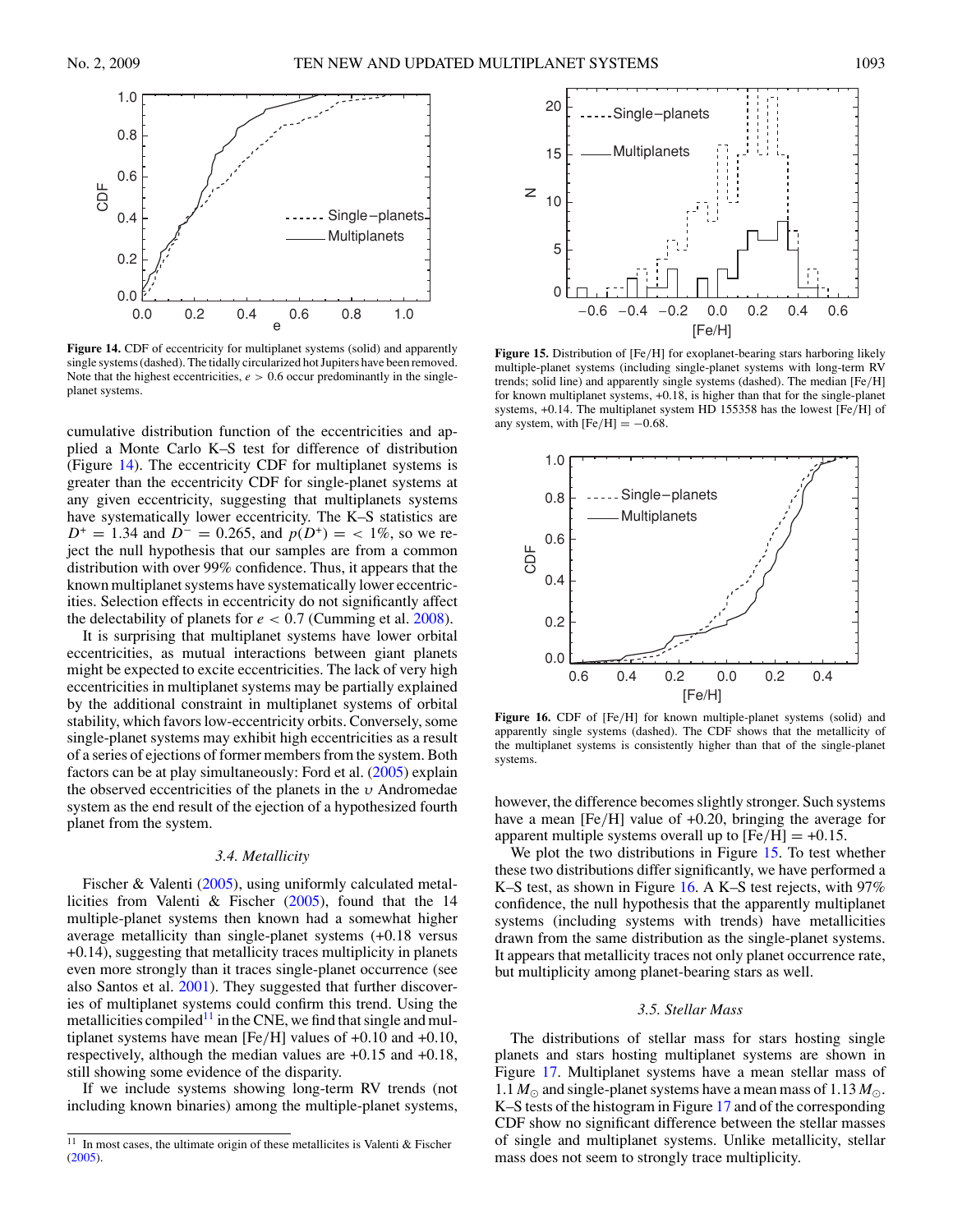<span id="page-10-0"></span>

**Figure 17.** Mass distribution of exoplanet-bearing stars for known multipleplanet systems (solid) and apparently single systems (dashed). There is no significant difference between the stellar masses of the single and multiplanet systems.

## *3.6. Multiplicity versus Stellar Mass*

Although there is no strong stellar-mass–multiplicity relation, there may be an emerging trend regarding the M dwarfs. Among the eight known M dwarf exoplanet hosts, two are well-characterized multiple-planet systems (GJ 876 and GJ 581) and two others (GJ 317 and GJ 849) show a trend in the singleplanet velocity residuals. If we attribute these trends to planets and not undetected stellar or brown dwarf companions, then the total, true multiple-planet rate is at least 50%, which is higher than the 28% similarly calculated for the entire CNE sample in Section [2.3.](#page-6-0) It appears that planets around M dwarfs may be found preferentially in multiplanet systems rather than singly. This trend, if it is not simply Poisson noise and should hold up as more M dwarf systems are discovered, is especially surprising since M dwarfs have a lower-than-average planet occurrence rate (Endl et al. [2006;](#page-14-0) Johnson et al. [2007a;](#page-15-0) Mayor et al. [2009\)](#page-15-0).

There may be subtle observational selection effects at work here, however. If M dwarfs in general have lower mass planets than F–K stars (and thus require more observations before publication), then we may simply be seeing the already-documented increase in planet occurrence rate amongst low-mass *planets*. The ongoing RV M dwarf surveys will improve the statistics of these systems, which should help illuminate if the effect is due to selection effects, small numbers, or astrophysics.

#### *3.7. Eccentricity versus M* sin *i*

Consider the plot of eccentricity versus *M* sin *i* of planets with *a >* 0*.*1 AU, including both multi- and single-planet systems (Figure 18). We have excluded planets within 0.1 AU to remove the effects of tidal circularization on our analysis. Planets with minimum mass below 1.0  $M_{Jup}$  have a mean eccentricity of 0.19, while planets above this threshold have a mean eccentricity of 0.34.

Figure 19 shows the strong dichotomy between the eccentricity distributions of super- and sub-Jupiters: the eccentricity of sub-Jupiters peaks at *e <* 0*.*1, while the eccentricity of super-Jupiters is distributed broadly from  $0.0 < e < 0.6$ . Figure [20](#page-11-0) shows that a K–S statistic bears out this difference: for these two populations,  $D^+ = 2.06$  and  $D^- = -0.034$ , yielding  $p(D^+)$  < 0.1%, so we reject the null hypothesis that the samples are drawn from the same distribution, and conclude that the apparent difference is not a chance result of small-number statistics.



**Figure 18.** Plot of eccentricity vs. *M* sin *i* for planets with  $a > 0.1$  AU to avoid contamination from tidal circularization. Filled circles are single-planet systems, and open circles represent multiplanet systems. There is a slight sense of increase in the upper envelope in the range  $0.05 - 1.0 M_{Jup}$ .



**Figure 19.** Distribution of eccentricities of exoplanets with *M* sin  $i < 1.0 M_{\text{Jup}}$ (solid) and *M* sin  $i > 1.0 M_{Jup}$  (dashed). The tidally circularized hot Jupiters have been removed. Note that the eccentricity of planets of minimum mass *<* 1*.*0 *M*Jup peaks at eccentricity *<* 0*.*2, while the eccentricities *e* of planets of minimum mass  $> 1.0 M_{Jup}$  are distributed broadly from  $0.0 < e < 0.6$ .

This correlation between eccentricity and planet minimum mass provides a valuable clue about the origins of eccentricities. One possibility is that conditions that encourage the formation of planets with  $M \sin i > 1$   $M_{\text{Jup}}$  may contribute to greater eccentricity pumping as well. If so, then these would need to be strong effects as more massive planets are relatively more difficult to perturb. Also possibly relevant is the work of Goldreich & Sari [\(2003\)](#page-15-0), who describe a mechanism for modest eccentricity pumping of a planet through interactions with a protoplanetary disk that should be more efficient for more massive planets. This mechanism could create a "seed" eccentricity preferentially in massive planets, which would grow through planet–planet interactions. Alternatively, it is possible that significant eccentricities are the norm for all systems shortly after the dissipation of the protoplanetary disk triggers strong planet–planet interactions (e.g., Ford [2006\)](#page-15-0), and that circularization through dynamical friction with planetesimals is more efficient for planets with  $M < 1.0 M_{Jup}$ . Another possibility, that this is the signature of eccentricity pumping by planet–planet scattering, is discussed in Section [3.10.](#page-11-0)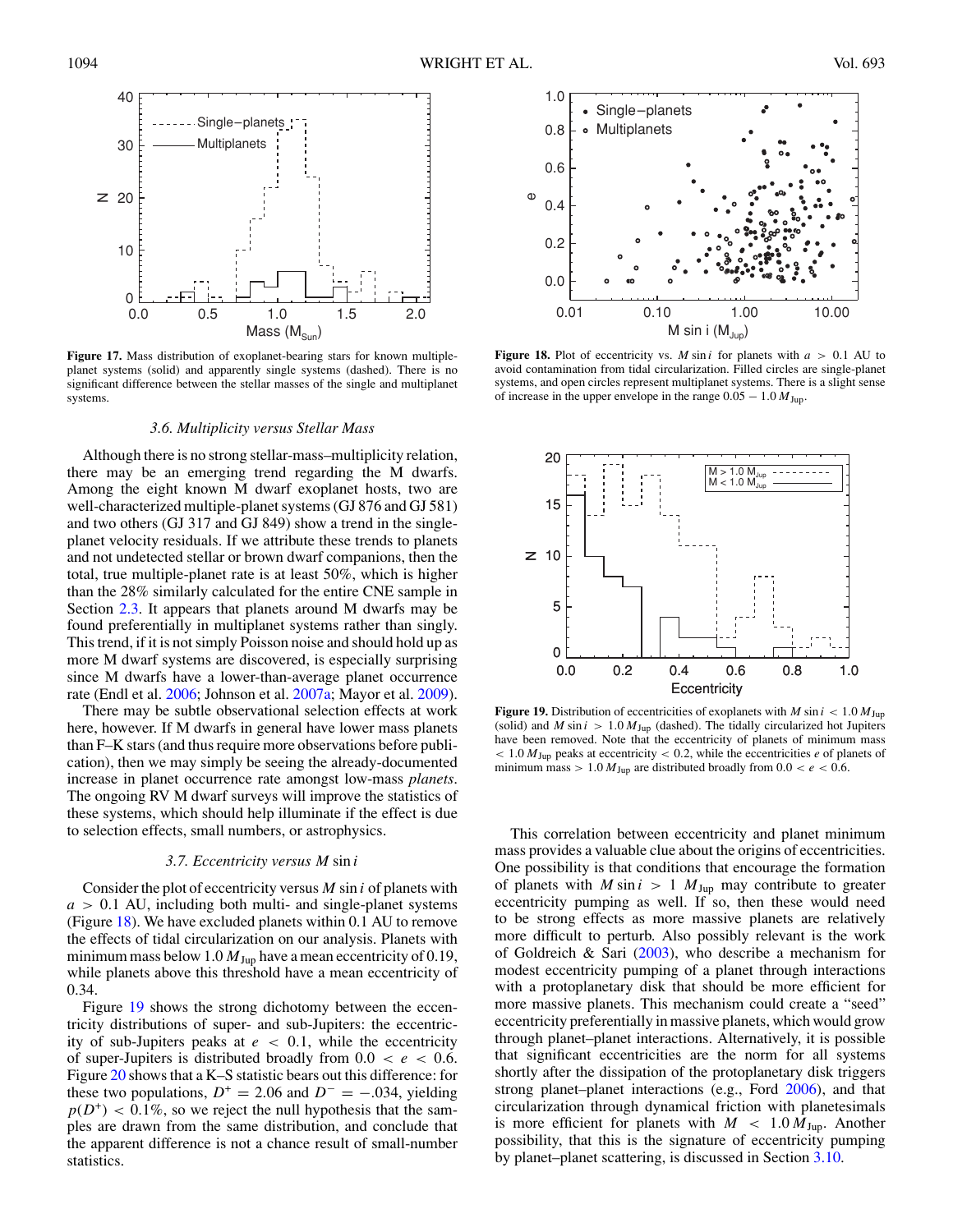<span id="page-11-0"></span>

**Figure 20.** CDF of eccentricity for planets of minimum mass  $< 1.0 M_{Jup}$  (solid line) and minimum mass  $> 1.0 M_{Jup}$  (dashed line). The tidally circularized hot Jupiters have been removed. Note that the CDF for the light planets rises steeply from eccentricity 0.0 to 0.2, while the CDF for the heavy planets rises with a nearly uniform slope from eccentricity 0.0 to 0.6.



**Figure 21.** Plot of eccentricity vs. [Fe*/*H] for planets with *a >* 0*.*1 AU to remove bias caused by tidal circularization. Filled circles are single-planet systems, and open circles represent multiplanet systems. No correlation is apparent.

#### *3.8. Eccentricity versus Metallicity*

We plot eccentricity versus metallicity ([Fe*/*H]) for planets with *a >* 0*.*1 AU, including both multi and single-planet systems (Figure 21). There appears to be no significant correlation between [Fe*/*H] and eccentricities. While the systems with [Fe*/*H] *<* −0*.*2 appear to have lower eccentricities than those with  $[Fe/H] > -0.2$ , this may be due to the small number of such systems.

## *3.9. Eccentricity versus Semimajor Axis*

Figure 22 shows the eccentricity versus semimajor axis for all planetary systems. There is a clear paucity of planets with small *a* and large *e*, as expected from the effects of tidal circularization (Rasio et al. [1996;](#page-15-0) Ford et al. [1999\)](#page-15-0).

Planets from 0.5 AU to about 3 AU have the widest range of eccentricities, and beyond 3 AU there may be a paucity of planets with  $e > 0.6$ . This could easily be due to observational biases: planets beyond 3 AU have such long orbital periods that only a small number of orbits have necessarily been observed. In cases with fewer than two complete orbits, the radial velocity signature of any additional exterior planets with orbital periods longer than the span of the observations can sometimes be absorbed into the eccentricity term of the orbital solution of the inner



**Figure 22.** Plot of eccentricity vs. semimajor axis. Filled circles are single-planet systems, and open circles represent multiplanet systems. Note the increasing upper envelope from 0.01 to 0.5 AU. We have drawn the curves representing periastron passage distances of  $a(1 - e) = 5 R_{\odot}$  and  $a(1 - e) = 10 R_{\odot}$  with dashed lines for reference.

planet. Further, since an *e >* 0*.*6 planet spends a small fraction of its orbit near periastron, where its velocity signal is largest, such a planet may not reveal itself until it has completed nearly an entire orbit. The discovery of more long-period planets and the observation of more complete orbits will help reveal the true eccentricity distribution of planets with *a >* 3 AU.

# *3.10. Ratio of Escape Speeds versus Eccentricity*

Some theoretical models of the evolution of eccentricity through planet–planet scattering focus on the parameter *θ*, defined<sup>12</sup> as the ratio of the escape speed from the planet to that of the planetary system (Rasio [2008\)](#page-15-0),

$$
\theta^2 \equiv \left(\frac{GM}{R_p}\right) \left(\frac{r}{GM_*}\right),\tag{1}
$$

where *M* is the mass of the planet,  $R_p$  its radius, *r* its orbital distance, and  $M_*$  is the mass of the host star. Because we do not have exact masses or radii for many of the exoplanets in our sample, and because the following analysis is rather insensitive to the exact values of those quantities, here we approximate

$$
\theta^2 \sin i = 10 \left( \frac{M \sin i}{M_{\text{Jup}}} \right) \left( \frac{M_{\odot}}{M_*} \right) \left( \frac{R_{\text{Jup}}}{R_p} \right) \left( \frac{a \left( 1 + e \right)}{5 \text{ AU}} \right), \quad (2)
$$

and crudely estimate exoplanetary radii from the assumption that exoplanets below the mass of Jupiter have similar mean densities,

$$
\left(\frac{R_p}{R_{\text{Jup}}}\right)^3 = \begin{cases} \frac{M \sin i}{M_{\text{Jup}}} & M \sin i < M_{\text{Jup}}\\ 1 & M \sin i > M_{\text{Jup}}. \end{cases} \tag{3}
$$

When  $\theta \gg 1$ , a planet can efficiently eject bodies during close encounters, and when  $\theta$  < 1 collisions are more frequent. Figure [23](#page-12-0) shows the distribution of  $\theta^2 \sin i$  versus eccentricity for single planets and those in multiple-planet systems. Consistent with Ford & Rasio  $(2008)$ , Figure [23](#page-12-0) shows that planets that scatter planets and planetesimals efficiently (i.e., those with  $\theta \gg 1$ ) have a wider range of eccentricities than inefficient scatterers. This is consistent with the hypothesis that planet–planet and planet–planetesimal scattering is a dominant mechanism for the excitation of exoplanetary eccentricites.

 $\frac{12}{12}$  Some authors refer to this quantity as the Safronov number.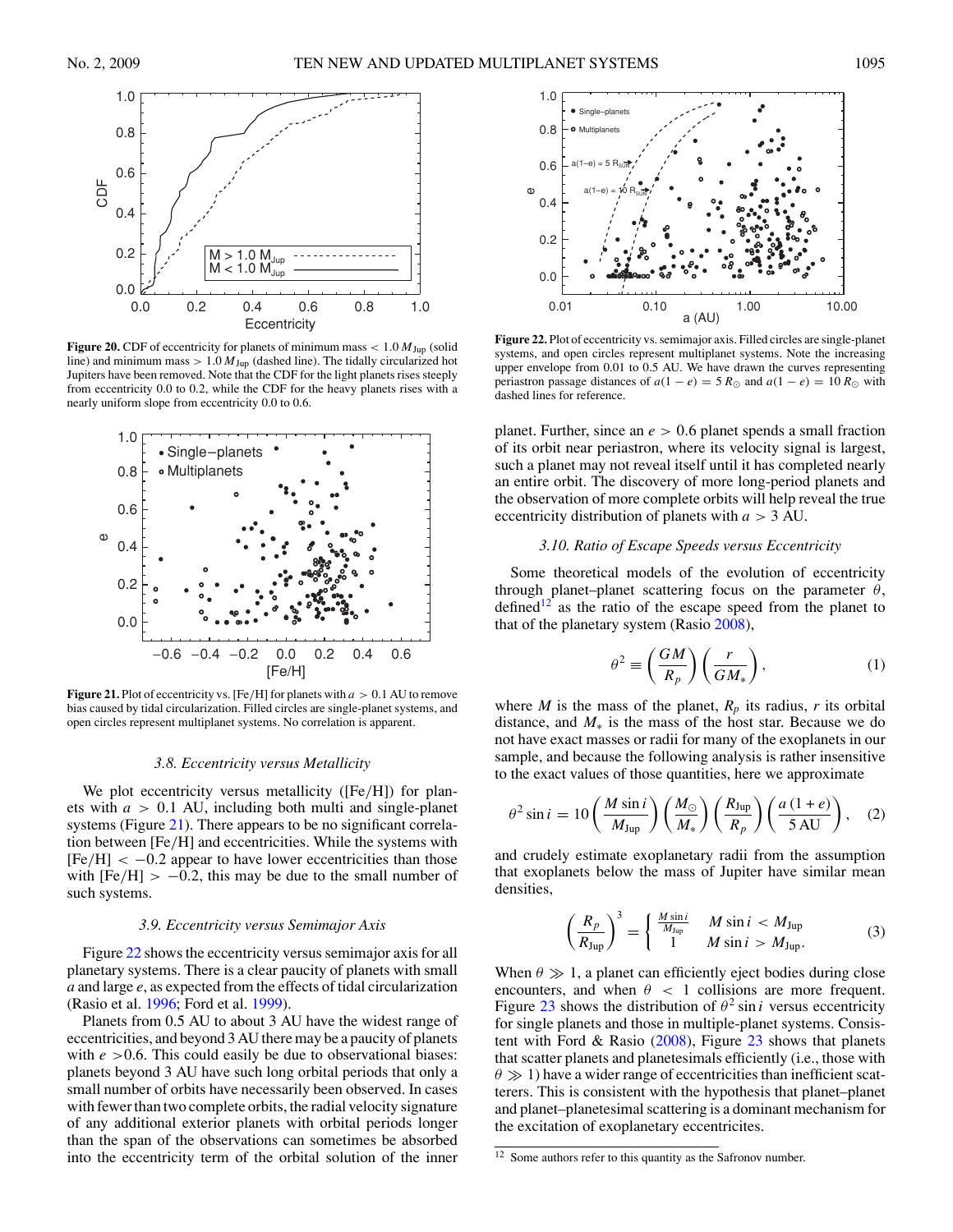<span id="page-12-0"></span>

**Figure 23.** Eccentricity vs. the ratio of the escape velocity from the planet to the escape velocity of the star  $(\theta^2)$ .



**Figure 24.** Distribution of eccentricites for single- and multiple-planet systems with  $\theta$  < 1.

Because  $\theta^2 \propto M \sin i$ , these results are consistent with Section [3.7](#page-10-0) where we showed that the eccentricity distribution of planets with  $M \sin i < 1 M_{Jup}$  is peaked at very small *e*: the eccentricity dichotomy between high- and low-mass planets may be related to the ability of high-mass planets to more efficiently scatter planets and planetesimals.

If we divide the sample into those planets with  $\theta$  < 1 and those with  $\theta > 1$ , we can examine whether the eccentricity distributions of efficient scatterers in single and multiplanet systems differ from one another. Figures 24 and 25 show that inefficient scatterers in single and multiplanet systems have very similar eccentricity distributions. Interestingly, Figures 26 and 27 show that efficient scatterers (those for which  $\theta > 1$ ) in multiplanet systems appear to have higher eccentricities than those in single-planet systems. A K–S test for these two populations gives  $D^+ = 1.36$  and  $D^- = 0.11$ , yielding  $p(D^+) = 2\%$ , showing that it is unlikely that these samples are drawn from the same distributions. This is despite the overall tendency of multiplanet systems to have lower eccentricities (see Section [3.3.](#page-8-0))

#### *3.11. Metallicity and Stellar Mass versus M* sin *i*

Since metallicity and stellar mass both correlate with the occurrence rate of planets, it is reasonable to check to see if either also correlates with minimum planet mass. In Figures [28](#page-13-0) and [29,](#page-13-0) we plot *M* sin *i* versus these two quantities. Neither figure shows a strong correlation. There is a dearth of low-mass planets found around high-mass stars, but this may simply be



**Figure 25.** CDF for eccentricity for  $\theta$  < 1 planets in single and multiplanet systems. The eccentricity distributions for these inefficient scatterers do not differ significantly.



**Figure 26.** Distribution of eccentricites for single- and multiple-planet systems with  $\theta > 1$ .



**Figure 27.** CDF for eccentricity for  $\theta > 1$  planets in single and multiplanet systems. The eccentricity distributions for these efficient scatterers differ significantly. It appears that efficient scatterers in multiplanet systems display larger eccentricities than those in single-planet systems.

an observational artifact, as such planets would have a lower reflex amplitude and so be more difficult to detect. Likewise, the typical minimum mass of planets orbiting M dwarf stars appears to be lower than that around solar mass stars, but this may simply be an artifact of the fact that these low-mass planets are more detectable around M dwarfs, and that M dwarfs appear to have a lower planet occurrence rate overall.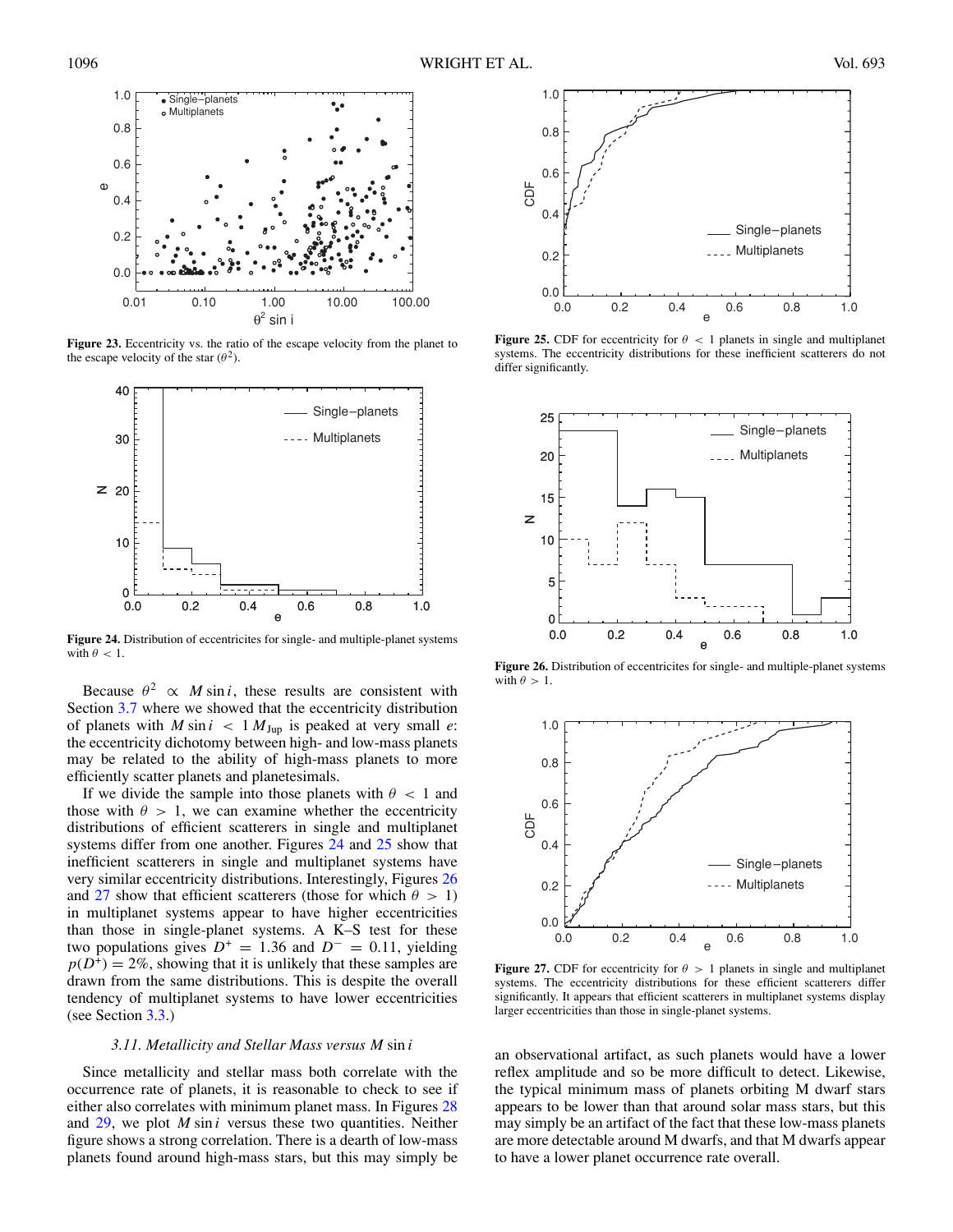<span id="page-13-0"></span>

**Figure 28.** Plot of [Fe*/*H] vs. *M* sin *i*. Filled circles are single-planet systems, and open circles represent multiplanet systems.



**Figure 29.** *M* sin *i* vs. stellar mass. Filled circles are single-planet systems, and open circles represent multiplanet systems. Apparently, minimum planet mass does not correlate well with stellar mass in the range of 0.3–1.9 *M*.

## *3.12. Semimajor Axis versus Stellar Mass*

We plot semimajor axis versus stellar mass (Figure 30). Two features are readily apparent in this plot: a lack of closein planets orbiting stars with  $M > 1.5 M_{\odot}$ , and a lack of long-period planets orbiting stars with  $M < 0.5 M_{\odot}$ . Thus, the semimajor axes of giant planets correlate positively and sensitively with stellar mass. The first of these features has already been noted by Johnson et al. [\(2007a\)](#page-15-0), who find that the effect is statistically significant. The lack of long-period planets around M dwarfs is puzzling, since significant numbers of M dwarfs have been a part of the major radial velocity planet searches since at least 1995, sufficient to detect any massive long-period planets at orbital distances of a few AU. We are undertaking a more thorough study of the occurrence rate of long-period planets around all of our targets to confirm the reality of the apparent dearth of long-period planets around lowmass stars. Nonetheless, a correlation seems to be emerging, driven primarily by the lack of long-period planets orbiting M dwarfs.

## *3.13. Mass Ratio*

For the multiplanet systems, we plotted the ratio of the minimum mass of the outermost planet to the minimum mass



**Figure 30.** Plot of *a* vs. stellar mass. Filled circles are single-planet systems, and open circles are multiplanet systems. There is no strong correlation among planets orbiting stars with  $0.8 < M_{\odot} < 1.3$ , but planets around the lowest-mass stars have smaller semimajor axes.



**Figure 31.** Distribution of *M* sin *i* ratios computed as *M* sin *i* (outer)/*M* sin *i* (inner) for the outermost two planets in the 20 known multiplanet systems.

of the next outermost planet (*M* sin *i* (outer)/*M* sin *i* (inner)) as shown in Figure 31. The distribution peaks near 1 and appears somewhat skewed toward systems in which the outer planet is more massive. However, the  $a^{-\frac{1}{2}}$  dependence of orbital distance on reflex amplitude undoubtedly plays an important role, since low-mass planets are more easily detected closer to their parent star. While it is true that *detected* outer planets tend to be more massive, this may not reflect the actual distribution of planet masses in multiple-planet systems.

## 4. SUMMARY AND DISCUSSION

A major outstanding question in planet formation remains: how common are planetary systems with architectures similar to the solar system? In the known planetary systems within 200 pc, the median *M* sin *i* is 1.6  $M_{Jup}$ , and the median orbital distance is 0.9 AU. Given the observational biases, these numbers suggest that the solar system may yet prove to be typical.

The primary way in which the solar system appears unusual is in the nearly circular orbits of its planets, since the median eccentricity of the detected exoplanets is 0.25 (excluding tidally circularized planets). Figure [18,](#page-10-0) however, shows that these high eccentricities are generally restricted to planets with  $M \sin i > 1 M_{Jup}$ , and that *nearly circular or-*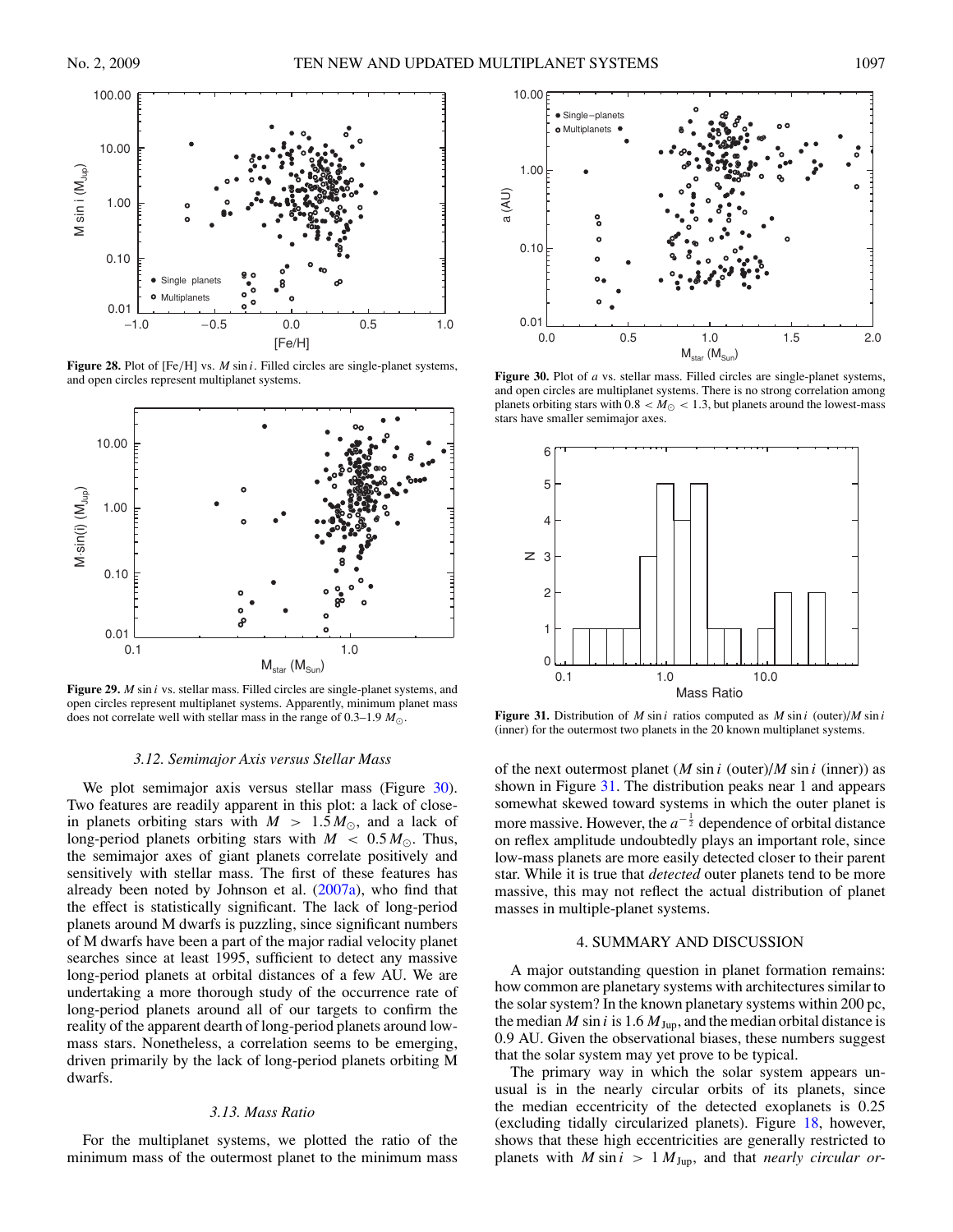<span id="page-14-0"></span>*bits are typical in planetary systems having no planets with*  $M > 1 M_{Jup}$ .

We have also shown that *there are four classes of planetary systems with distinct orbital distance distributions*—(1) planetary systems around stars with  $M > 1.5 M_{\odot}$ , (2) those with  $M < 0.5 M_{\odot}$ , (3) other apparently single systems, and (4) multiple-planet systems.<sup>13</sup> This provides a challenge for planet formation and migration theories to reproduce these disparate distributions.

The 1 AU jump in the orbital distance distribution (Figure [9\)](#page-8-0) of planets orbiting single stars may correspond to the planet formation ice line, or at least constitute an observational constraint on its location. It also suggests the existence of a large, yet unobserved population of giant planets beyond 1 AU. The next decade of radial velocity planet detection will reveal the population of giant plants from 3 to 7 AU, and thus provide a census of giant planets which have *not* experienced significant inward migration. This provides theory with an opportunity not only to explain the above observations, but also to provide observational tests of those explanations by predicting the frequency of such in situ planets orbiting various classes of stars.

The authors acknowledge and thank R. Paul Butler and Steven S. Vogt for their major contributions in obtaining the radial velocity measurements herein, without which this work would not have been possible. The authors also wish to acknowledge helpful discussions with many astronomers for providing and refining many of the ideas of this paper. An incomplete list would include Alan Boss, Eric Agol, Kristen Menou, James Kasting, Rory Barnes, and Ed Thommes. The work herein is based on observations obtained at the W. M. Keck Observatory, which is operated jointly by the University of California and the California Institute of Technology. The Keck Observatory was made possible by the generous financial support of the W.M. Keck Foundation. We wish to recognize and acknowledge the very significant cultural role and reverence that the summit of Mauna Kea has always had within the indigenous Hawaiian community. We are most fortunate to have the opportunity to conduct observations from this mountain. This research has made use of the SIMBAD database, operated at CDS, Strasbourg, France, and of NASA's Astrophysics Data System Bibliographic Services, and is made possible by the generous support of NASA and the NSF, including grant AST-0307493. J.T.W received support from NSF grant AST-0504874. G.W.M. received support from NASA grant NNG06AH52G, and D.A.F from NASA grant NNG05G164G and the Cottrell Science Scholar Program. E.B.F acknowledges the support of NASA RSA 1326409. J.A.J is supported by NSF grant AST-0702821. The authors acknowledge the University of Florida High-Performance Computing Center for providing computational resources and support that have contributed to the results reported in this paper.

### APPENDIX

## STATISTICAL METHODS: K–S TESTS

In this work, we used the K–S statistical test, based on the two-sided *D*-statistic, to measure the likelihood that any apparent differences in distributions (for a given property) were in fact attributable to chance (Knuth [1997\)](#page-15-0). Considering

any independent variable, "*x*," we construct two CDFs of that variable, one for planets in single-planet systems,  $F_s(x)$ , and another for planets in multiplanet systems,  $F_m(x)$ . We define the *D*-statistic as follows:

$$
D^{+} = \max(F_m(x) - F_s(x)),
$$
  
\n
$$
D^{-} = \max(F_s(x) - F_m(x)).
$$
\n(A1)

This statistic measures the maximum difference between the two CDF graphs being compared, with  $D^+$  measuring how high the multiplanet CDF rises above the single-planet CDF, and *D*<sup>−</sup> measuring how high the single-planet CDF rises above the multiplanet CDF. A large  $D^+$  implies that multiplanet systems systematically have lower values of *x*, and a large *D*<sup>−</sup> implies that they have higher values. We quantify this using a Monte Carlo method to produce a K–S confidence value for this statistic.

To establish confidence levels, we count *n* planets in singleplanet systems and *m* planets in multiplanet systems. The "*D*" statistic measures how frequently *m* planets drawn with replacement from the distribution of *x* for single-planet systems will have  $D^+_{simulated}$  and  $D^-_{simulated}$  as large or larger than the *D*-statistics for the actual multiplanet systems. We simulated 100,000 multiplanet distributions using the distribution for single-planet systems, and the fraction of trials with  $D^{\dagger}_{\text{simulated}}$ greater than the  $D^+$  for multiplanet systems is the K–S test  $p$ value (*p*) that the CDF for multiplanet systems lies *above* the CDF for single-planet systems—and similarly, the fraction of trials with  $D^-_{\sf simulated}$  greater than the  $D^-$  for multiplanet systems is the K–S test *p*-value that the CDF for multiplanet systems lies *below* the CDF for single-planet systems. The K–S test does not assume any particular shape for the distributions, however, we have assumed that the counts follow Poisson statistics.

### REFERENCES

- Aarseth, S. J., Lin, D. N. C., & Palmer, P. L. 1993, [ApJ,](http://dx.doi.org/10.1086/172208) [403, 351](http://adsabs.harvard.edu/cgi-bin/bib_query?1993ApJ...403..351A)
- Barnes, R., & Quinn, T. 2004, [ApJ,](http://dx.doi.org/10.1086/421321) [611, 494](http://adsabs.harvard.edu/cgi-bin/bib_query?2004ApJ...611..494B)
- Barnes, R., Goździewski, K., & Raymond, S. N. 2008, [ApJ,](http://dx.doi.org/10.1086/589712) 680, L57
- Bean, J. L., McArthur, B. E., Benedict, G. F., & Armstrong, A. 2008, [ApJ,](http://dx.doi.org/10.1086/523701) [672,](http://adsabs.harvard.edu/cgi-bin/bib_query?2008ApJ...672.1202B) [1202](http://adsabs.harvard.edu/cgi-bin/bib_query?2008ApJ...672.1202B)
- Bodenheimer, P., Laughlin, G., & Lin, D. N. C. 2003, [ApJ,](http://dx.doi.org/10.1086/375565) [592, 555](http://adsabs.harvard.edu/cgi-bin/bib_query?2003ApJ...592..555B)
- Bouchy, F., et al. 2008, A&A, in press
- Bryden, G., Różyczka, M., Lin, D. N. C., & Bodenheimer, P. 2000, [ApJ,](http://dx.doi.org/10.1086/309363) [540,](http://adsabs.harvard.edu/cgi-bin/bib_query?2000ApJ...540.1091B) [1091](http://adsabs.harvard.edu/cgi-bin/bib_query?2000ApJ...540.1091B)
- Butler, R. P., & Marcy, G. W. 1996, [ApJ,](http://dx.doi.org/10.1086/310102) [464, L153](http://adsabs.harvard.edu/cgi-bin/bib_query?1996ApJ...464L.153B)
- Butler, R. P., Marcy, G. W., Fischer, D. A., Brown, T. M., Contos, A. R., Korzennik, S. G., Nisenson, P., & Noyes, R. W. 1999, [ApJ,](http://dx.doi.org/10.1086/308035) 526, 916
- Butler, R. P., Marcy, G. W., Vogt, S. S., & Apps, K. 1998, [PASP,](http://dx.doi.org/10.1086/316287) 110, 1389
- Butler, R. P., et al. 2006, [ApJ,](http://dx.doi.org/10.1086/504701) [646, 505](http://adsabs.harvard.edu/cgi-bin/bib_query?2006ApJ...646..505B)
- Chambers, J. E. 1999, [MNRAS,](http://dx.doi.org/10.1046/j.1365-8711.1999.02379.x) [304, 793](http://adsabs.harvard.edu/cgi-bin/bib_query?1999MNRAS.304..793C)
- Chiang, E. I., & Murray, N. 2002, [ApJ,](http://dx.doi.org/10.1086/341617) [576, 473](http://adsabs.harvard.edu/cgi-bin/bib_query?2002ApJ...576..473C)
- Cochran, W. D., Endl, M., Wittenmyer, R. A., & Bean, J. L. 2007, [ApJ,](http://dx.doi.org/10.1086/519555) [665,](http://adsabs.harvard.edu/cgi-bin/bib_query?2007ApJ...665.1407C) [1407](http://adsabs.harvard.edu/cgi-bin/bib_query?2007ApJ...665.1407C)
- Correia, A. C. M., Udry, S., Mayor, M., Laskar, J., Naef, D., Pepe, F., Queloz, D., & Santos, N. C. 2005, [A&A,](http://dx.doi.org/10.1051/0004-6361:20042376) [440, 751](http://adsabs.harvard.edu/cgi-bin/bib_query?2005A&A...440..751C)
- Cresswell, P., & Nelson, R. 2006, [A&A,](http://dx.doi.org/10.1051/0004-6361:20054551) [450, 833](http://adsabs.harvard.edu/cgi-bin/bib_query?2006A&A...450..833C)
- Cumming, A., Butler, R. P., Marcy, G. W., Vogt, S. S., Wright, J. T., & Fischer, D. A. 2008, [PASP,](http://dx.doi.org/10.1086/588487) [120, 531](http://adsabs.harvard.edu/cgi-bin/bib_query?2008PASP..120..531C)
- D'Angelo, G., Kley, W., & Henning, T. 2003, [ApJ,](http://dx.doi.org/10.1086/367555) [586, 540](http://adsabs.harvard.edu/cgi-bin/bib_query?2003ApJ...586..540D)
- Desort, M., Lagrange, A., Galland, F., Beust, H., Udry, S., Mayor, M., & Lo Curto, G. 2008, AAP, 491, 883
- Eggenberger, A., Udry, S., Chauvin, G., Beuzit, J.-L., Lagrange, A.-M., Ségransan, D., & Mayor, M. 2007, [A&A,](http://dx.doi.org/10.1051/0004-6361:20077447) [474, 273](http://adsabs.harvard.edu/cgi-bin/bib_query?2007A&A...474..273E)
- Endl, M., Cochran, W. D., Kürster, M., Paulson, D., Wittenmyer, R. A., MacQueen, P. J., & Tull, R. G. 2006, [ApJ,](http://dx.doi.org/10.1086/506465) [649, 436](http://adsabs.harvard.edu/cgi-bin/bib_query?2006ApJ...649..436E)
- Fischer, D. A., Marcy, G. W., Butler, R. P., Laughlin, G., & Vogt, S. S. 2002a, [ApJ,](http://dx.doi.org/10.1086/324336) [564, 1028](http://adsabs.harvard.edu/cgi-bin/bib_query?2002ApJ...564.1028F)
- Fischer, D. A., Marcy, G. W., Butler, R. P., Vogt, S. S., & Apps, K. 1999, [PASP,](http://dx.doi.org/10.1086/316304) [111, 50](http://adsabs.harvard.edu/cgi-bin/bib_query?1999PASP..111...50F)

<sup>13</sup> There is, at present, only slight overlap between these classes: GJ 581 and GJ 876 are both multiple-planet systems and have  $M < 0.5 M_{\odot}$ .